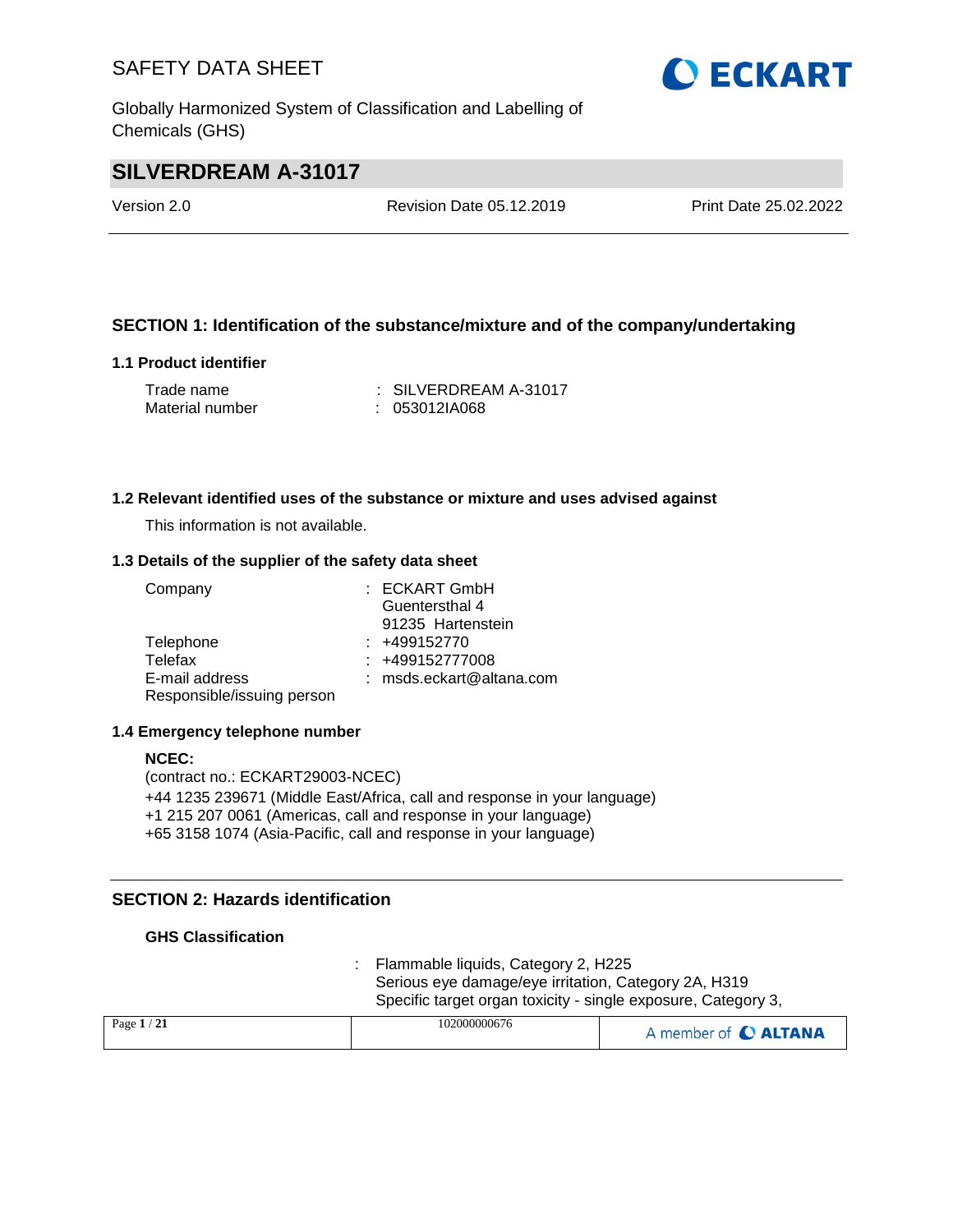Globally Harmonized System of Classification and Labelling of Chemicals (GHS)



# **SILVERDREAM A-31017**

| Version 2.0              | Revision Date 05.12.2019                                                                                                                                                                                                                                                                                                                                                                                                                                                                                       | Print Date 25.02.2022                                                            |
|--------------------------|----------------------------------------------------------------------------------------------------------------------------------------------------------------------------------------------------------------------------------------------------------------------------------------------------------------------------------------------------------------------------------------------------------------------------------------------------------------------------------------------------------------|----------------------------------------------------------------------------------|
|                          | Central nervous system, H336                                                                                                                                                                                                                                                                                                                                                                                                                                                                                   |                                                                                  |
| <b>GHS-Labelling</b>     |                                                                                                                                                                                                                                                                                                                                                                                                                                                                                                                |                                                                                  |
| Symbol(s)                |                                                                                                                                                                                                                                                                                                                                                                                                                                                                                                                |                                                                                  |
| Signal word              | Danger                                                                                                                                                                                                                                                                                                                                                                                                                                                                                                         |                                                                                  |
| <b>Hazard statements</b> | H225: Highly flammable liquid and vapour.<br>H319: Causes serious eye irritation.<br>H336: May cause drowsiness or dizziness.                                                                                                                                                                                                                                                                                                                                                                                  |                                                                                  |
| Precautionary statements | <b>Prevention:</b><br>P210<br>Keep away from heat, hot surfaces, sparks, open<br>flames and other ignition sources. No smoking.<br>P233<br>Keep container tightly closed.<br>P261<br>Avoid breathing dust/ fume/ gas/ mist/ vapours/ spray.<br>P280<br>Wear protective gloves/ protective clothing/ eye<br>protection/ face protection.<br><b>Response:</b><br>$P303 + P361 + P353$<br>immediately all contaminated clothing. Rinse skin with water.<br>$P370 + P378$<br>alcohol-resistant foam to extinguish. | IF ON SKIN (or hair): Take off<br>In case of fire: Use dry sand, dry chemical or |
| Identification           | Hazardous components which must be listed on the label                                                                                                                                                                                                                                                                                                                                                                                                                                                         |                                                                                  |
| ethyl acetate            | CAS-No.<br>141-78-6                                                                                                                                                                                                                                                                                                                                                                                                                                                                                            |                                                                                  |

# **SECTION 3: Composition/information on ingredients**

acetone 67-64-1

Substance name : metalure a-31017 ae

| Page $2/21$ | 102000000676 |                      |
|-------------|--------------|----------------------|
|             |              | A member of C ALTANA |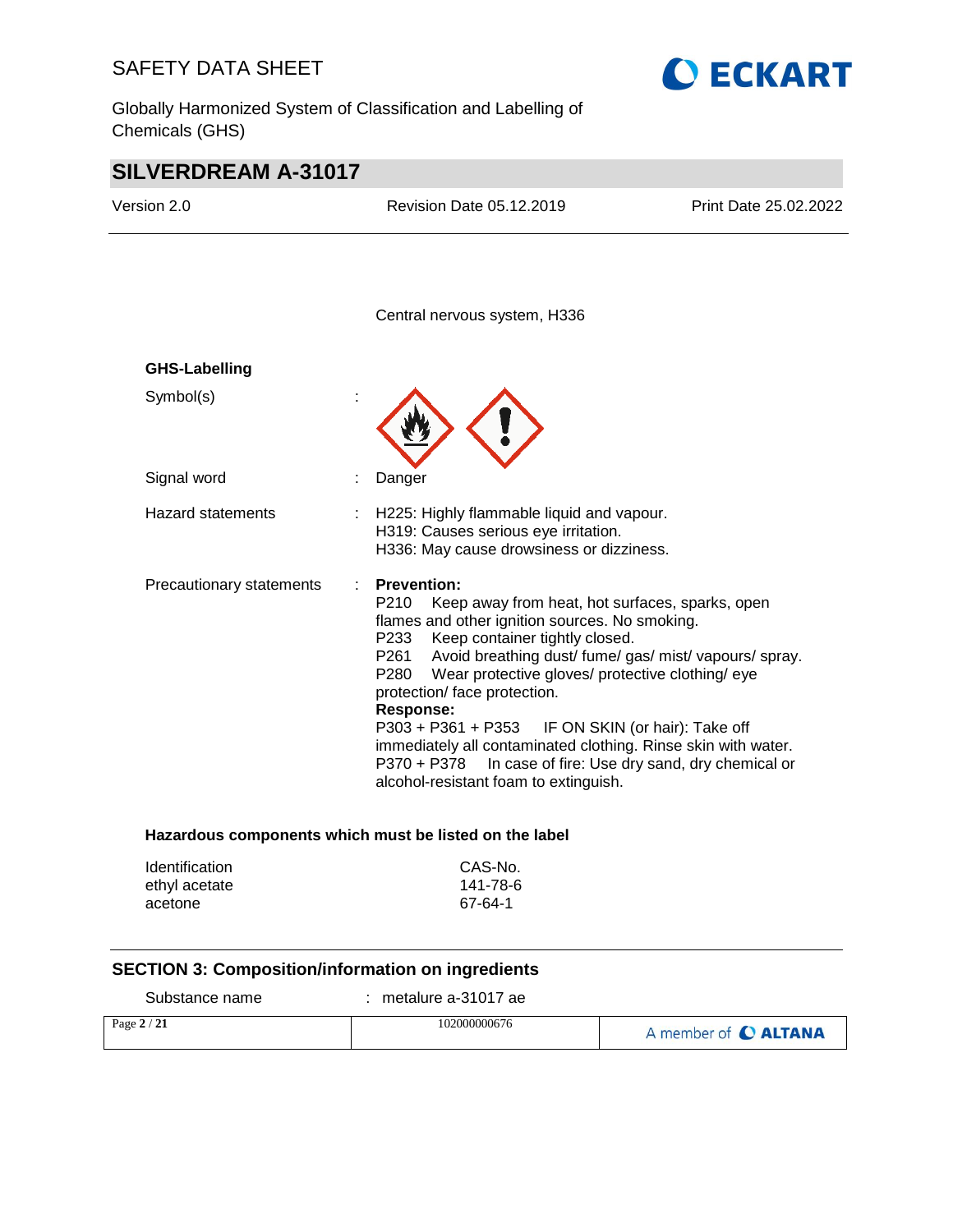Globally Harmonized System of Classification and Labelling of Chemicals (GHS)

# **SILVERDREAM A-31017**

Version 2.0 Revision Date 05.12.2019 Print Date 25.02.2022

Substance No. **:** : :

## **Hazardous components**

| Chemical name                 | CAS-No.<br>EINECS-No.  | Classification and<br>labelling                             | Concentration[%] |
|-------------------------------|------------------------|-------------------------------------------------------------|------------------|
| ethyl acetate                 | 141-78-6<br>205-500-4  | Flam. Liq.;2;H225<br>Eye Irrit.; 2A; H319<br>STOT SE;3;H336 | $60 - 100$       |
| aluminium powder (stabilised) | 7429-90-5<br>231-072-3 | Flam. Sol.;1;H228                                           | $10 - 30$        |
| acetone                       | 67-64-1<br>200-662-2   | Flam. Liq.;2;H225<br>Eye Irrit.; 2A; H319<br>STOT SE;3;H336 | $1 - 5$          |

For the full text of the H-Statements mentioned in this Section, see Section 16.

## **SECTION 4: First aid measures**

## **4.1 Description of first aid measures**

|                         | Move out of dangerous area.<br>Show this safety data sheet to the doctor in attendance. |                                                                                                                  |  |
|-------------------------|-----------------------------------------------------------------------------------------|------------------------------------------------------------------------------------------------------------------|--|
| If inhaled              | advice.                                                                                 | : Consult a physician after significant exposure.<br>If unconscious, place in recovery position and seek medical |  |
| In case of skin contact | : Wash off immediately with soap and plenty of water.                                   |                                                                                                                  |  |
| Page 3/21               | 102000000676                                                                            | A member of C ALTANA                                                                                             |  |

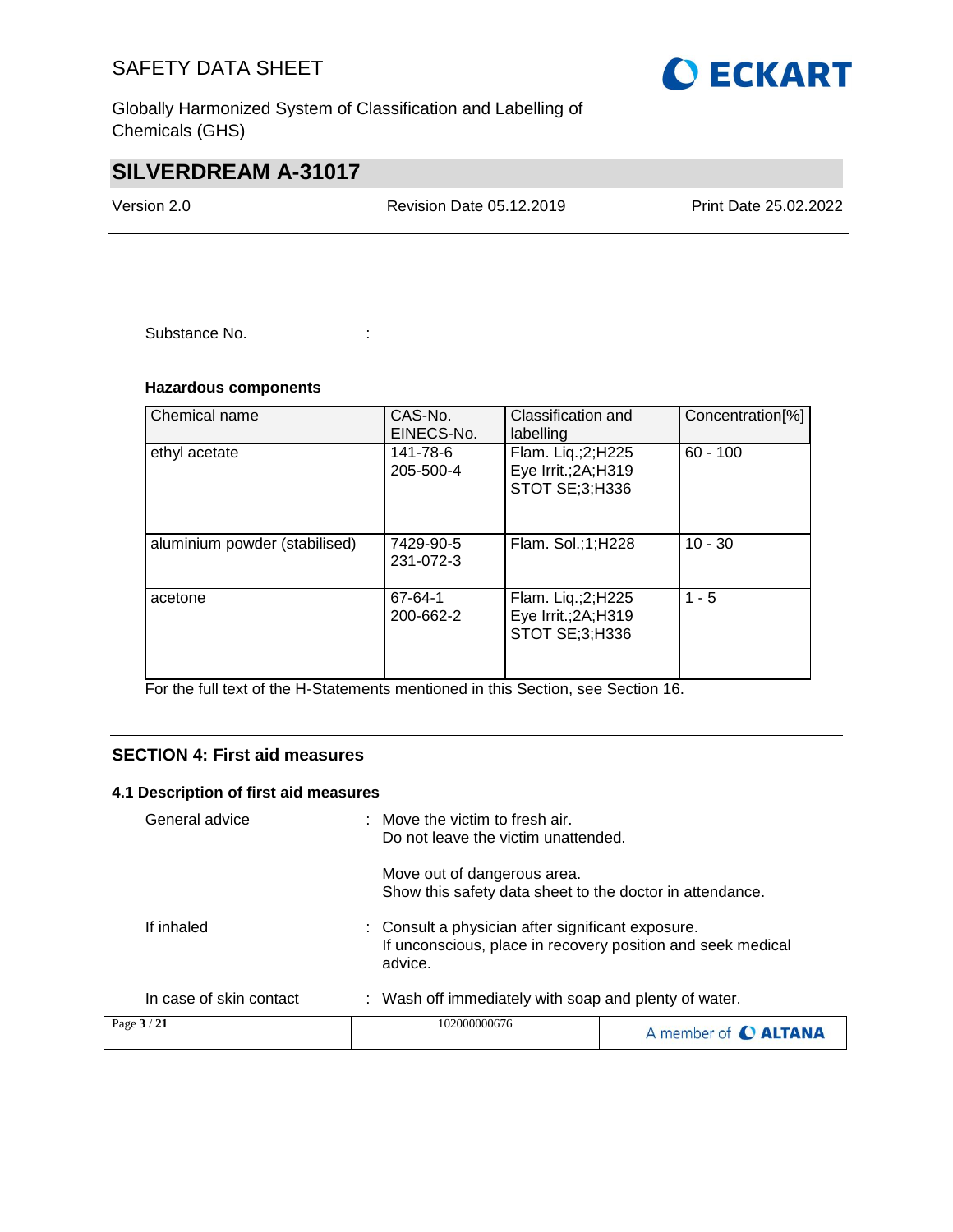Globally Harmonized System of Classification and Labelling of Chemicals (GHS)



# **SILVERDREAM A-31017**

| Version 2.0            | Revision Date 05.12.2019                                                                                                                                                        | <b>Print Date 25.02.2022</b> |
|------------------------|---------------------------------------------------------------------------------------------------------------------------------------------------------------------------------|------------------------------|
|                        |                                                                                                                                                                                 |                              |
|                        |                                                                                                                                                                                 |                              |
|                        | If on skin, rinse well with water.<br>If on clothes, remove clothes.                                                                                                            |                              |
| In case of eye contact | : Immediately flush eye(s) with plenty of water.                                                                                                                                |                              |
|                        | Immediately flush eye(s) with plenty of water.<br>Remove contact lenses.<br>Keep eye wide open while rinsing.<br>If eye irritation persists, consult a specialist.              |                              |
| If swallowed           | : Keep respiratory tract clear.<br>Do not give milk or alcoholic beverages.<br>Never give anything by mouth to an unconscious person.<br>If symptoms persist, call a physician. |                              |

## **4.2 Most important symptoms and effects, both acute and delayed**

This information is not available.

## **4.3 Indication of any immediate medical attention and special treatment needed**

This information is not available.

## **SECTION 5: Firefighting measures**

## **5.1 Extinguishing media**

| Suitable extinguishing media      | : Dry sand, ABC powder, Foam |
|-----------------------------------|------------------------------|
| Unsuitable extinguishing<br>media | : High volume water jet      |

## **5.2 Special hazards arising from the substance or mixture**

| Specific hazards during | : Do not allow run-off from fire fighting to enter drains or water |
|-------------------------|--------------------------------------------------------------------|
| firefighting            | courses.                                                           |

## **5.3 Advice for firefighters**

| $\sqrt{21}$<br>Page $4/$ | 102000000676 | member of C ALTANA |
|--------------------------|--------------|--------------------|
|--------------------------|--------------|--------------------|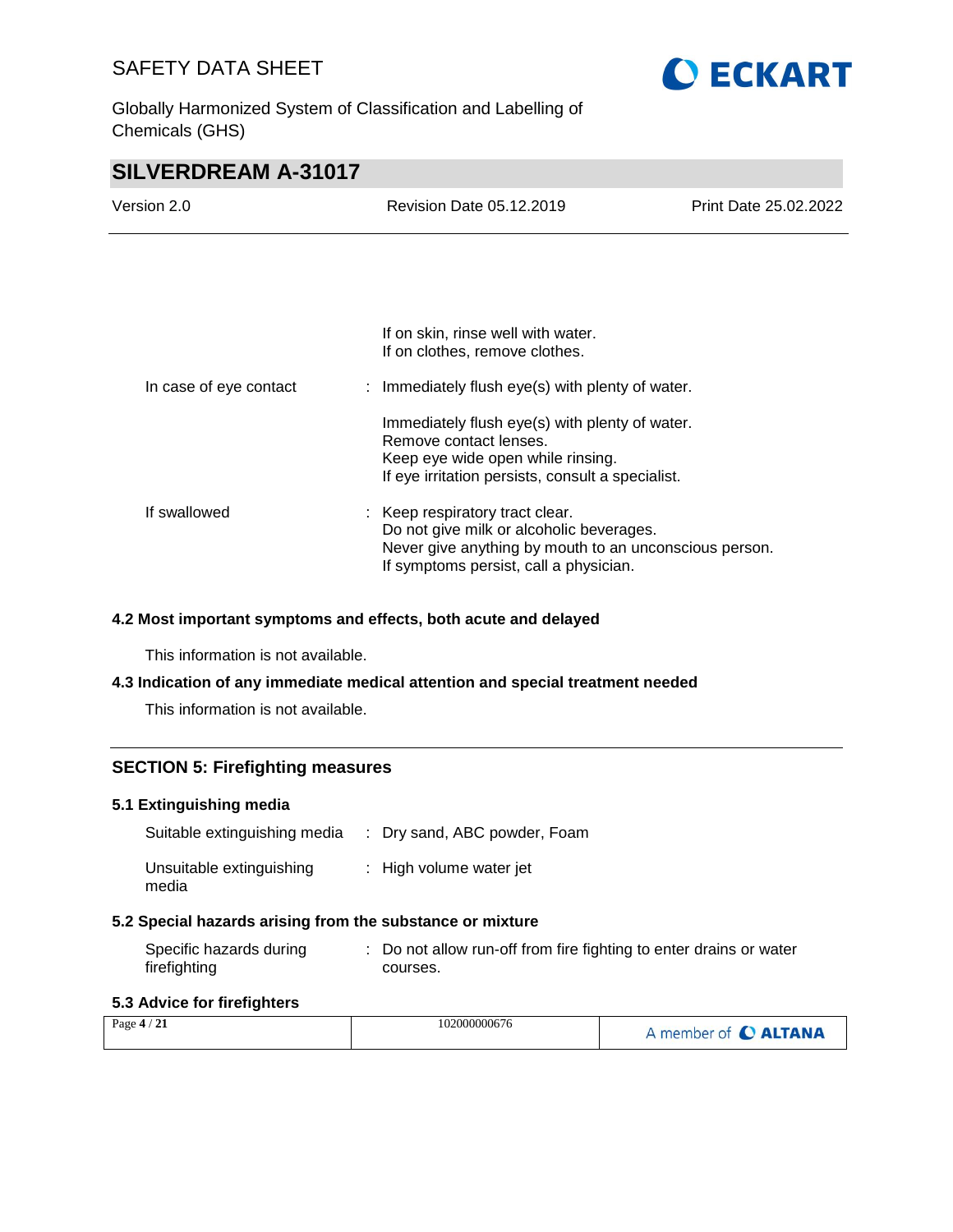Globally Harmonized System of Classification and Labelling of Chemicals (GHS)



# **SILVERDREAM A-31017**

| Version 2.0                                      | Revision Date 05.12.2019                                                                                                                                                                                                                                                                                                           | Print Date 25.02.2022 |
|--------------------------------------------------|------------------------------------------------------------------------------------------------------------------------------------------------------------------------------------------------------------------------------------------------------------------------------------------------------------------------------------|-----------------------|
|                                                  |                                                                                                                                                                                                                                                                                                                                    |                       |
| Special protective equipment<br>for firefighters | : In the event of fire, wear self-contained breathing apparatus.                                                                                                                                                                                                                                                                   |                       |
| Further information                              | : Collect contaminated fire extinguishing water separately. This<br>must not be discharged into drains. Fire residues and<br>contaminated fire extinguishing water must be disposed of in<br>accordance with local regulations. For safety reasons in case<br>of fire, cans should be stored separately in closed<br>containments. |                       |

## **SECTION 6: Accidental release measures**

## **6.1 Personal precautions, protective equipment and emergency procedures**

| Personal precautions                                      | Evacuate personnel to safe areas.                                  |                      |
|-----------------------------------------------------------|--------------------------------------------------------------------|----------------------|
|                                                           | Use personal protective equipment.<br>Ensure adequate ventilation. |                      |
|                                                           | Remove all sources of ignition.                                    |                      |
|                                                           | Evacuate personnel to safe areas.                                  |                      |
|                                                           | Beware of vapours accumulating to form explosive                   |                      |
|                                                           | concentrations. Vapours can accumulate in low areas.               |                      |
| <b>6.2 Environmental precautions</b>                      |                                                                    |                      |
| Environmental precautions                                 | : Prevent product from entering drains.                            |                      |
|                                                           | Prevent further leakage or spillage if safe to do so.              |                      |
|                                                           | If the product contaminates rivers and lakes or drains inform      |                      |
|                                                           | respective authorities.                                            |                      |
| 6.3 Methods and materials for containment and cleaning up |                                                                    |                      |
| Methods for cleaning up                                   | : Use mechanical handling equipment.                               |                      |
|                                                           | Soak up with inert absorbent material (e.g. sand, silica gel,      |                      |
|                                                           | acid binder, universal binder, sawdust).                           |                      |
|                                                           | Contain spillage, and then collect with non-combustible            |                      |
|                                                           | absorbent material, (e.g. sand, earth, diatomaceous earth,         |                      |
| Page 5 / 21                                               | 102000000676                                                       | A member of C ALTANA |
|                                                           |                                                                    |                      |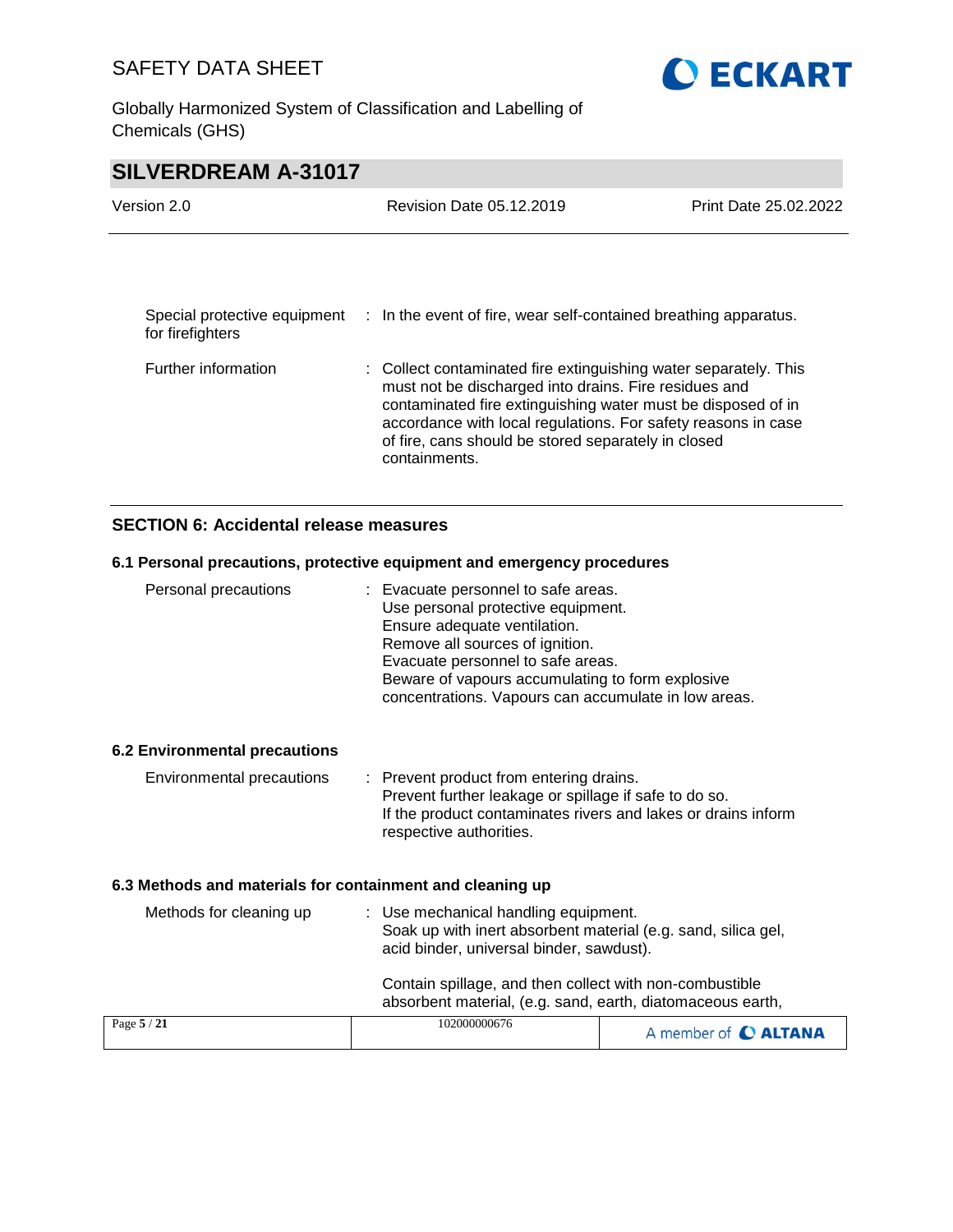Globally Harmonized System of Classification and Labelling of Chemicals (GHS)



# **SILVERDREAM A-31017**

| Version 2.0 | Revision Date 05.12.2019 | Print Date 25.02.2022 |
|-------------|--------------------------|-----------------------|

vermiculite) and place in container for disposal according to local / national regulations (see section 13). Do not flush with water.

## **6.4 Reference to other sections**

For personal protection see section 8.

## **SECTION 7: Handling and storage**

## **7.1 Precautions for safe handling**

| Advice on safe handling                                          | : Avoid formation of aerosol. Do not breathe vapours/dust.                                                                                                                                                                                                                                                                                                                                                                                                                             |                         |
|------------------------------------------------------------------|----------------------------------------------------------------------------------------------------------------------------------------------------------------------------------------------------------------------------------------------------------------------------------------------------------------------------------------------------------------------------------------------------------------------------------------------------------------------------------------|-------------------------|
|                                                                  | Avoid exposure - obtain special instructions before use. Avoid<br>contact with skin and eyes. For personal protection see<br>section 8. Smoking, eating and drinking should be prohibited<br>in the application area. Take precautionary measures against<br>static discharges. Provide sufficient air exchange and/or<br>exhaust in work rooms. Open drum carefully as content may<br>be under pressure. Dispose of rinse water in accordance with<br>local and national regulations. |                         |
| Advice on protection against<br>fire and explosion               | Do not spray on a naked flame or any incandescent material.<br>Take necessary action to avoid static electricity discharge<br>(which might cause ignition of organic vapours). Use only<br>explosion-proof equipment. Keep away from open flames, hot<br>surfaces and sources of ignition.                                                                                                                                                                                             |                         |
| Hygiene measures                                                 | : When using do not eat or drink. When using do not smoke.<br>Wash hands before breaks and at the end of workday.                                                                                                                                                                                                                                                                                                                                                                      |                         |
| 7.2 Conditions for safe storage, including any incompatibilities |                                                                                                                                                                                                                                                                                                                                                                                                                                                                                        |                         |
| Requirements for storage<br>areas and containers                 | : Earthing of containers and apparatuses is essential. Reaction<br>with water liberates extremely flammable gas (hydrogen) Take<br>measures to prevent the build up of electrostatic charge. Use<br>explosion-proof equipment. Store in original container. Keep<br>containers tightly closed in a cool, well-ventilated place. Keep<br>away from sources of ignition - No smoking. Keep container                                                                                     |                         |
| Page 6/21                                                        | 102000000676                                                                                                                                                                                                                                                                                                                                                                                                                                                                           | A model of <b>AITAN</b> |

| 102000000676<br>Page $6/21$ | A member of C ALTANA |
|-----------------------------|----------------------|
|-----------------------------|----------------------|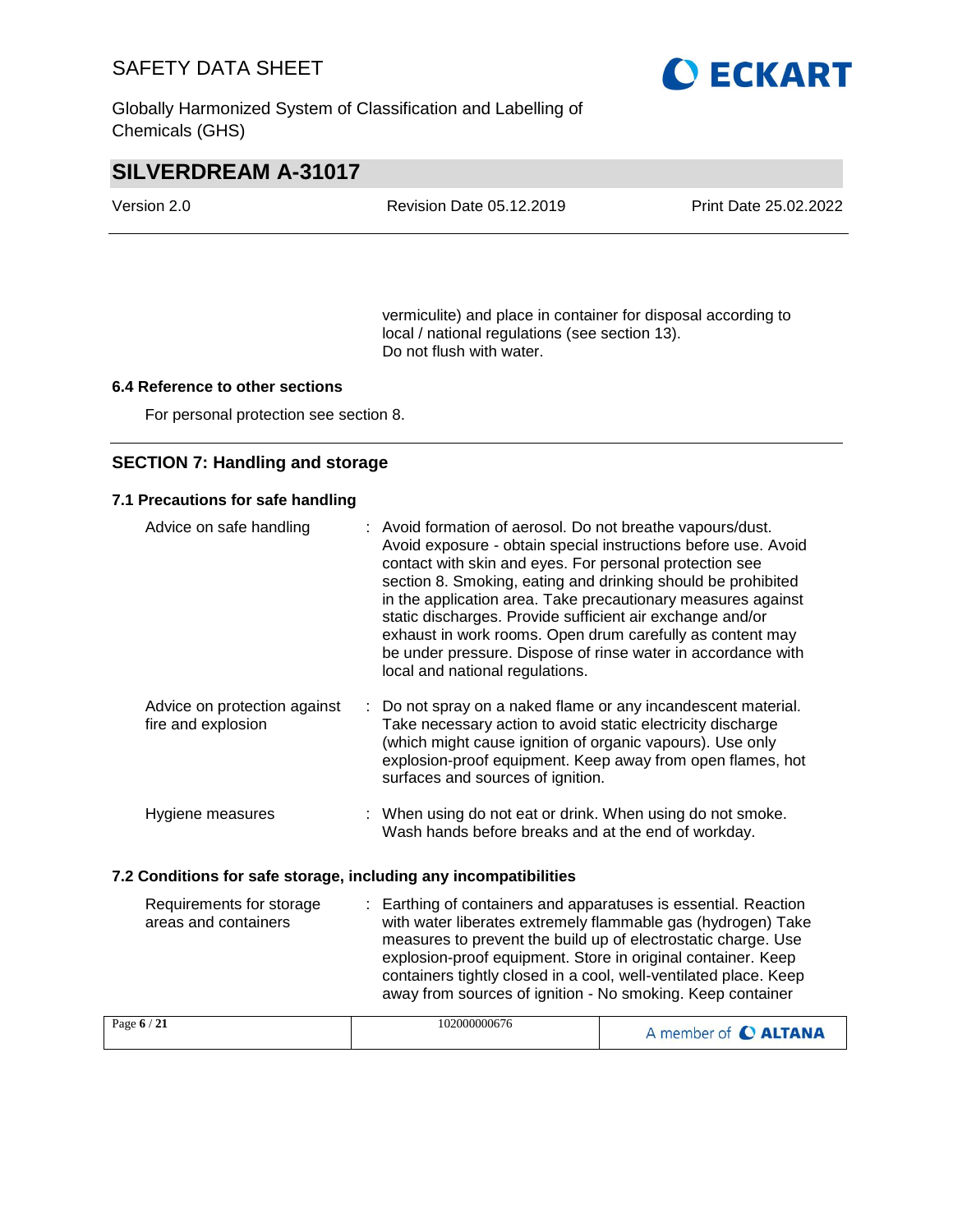Globally Harmonized System of Classification and Labelling of Chemicals (GHS)



# **SILVERDREAM A-31017**

| Version 2.0                                  | Revision Date 05.12.2019<br>Print Date 25.02.2022                                                                                                                                                                                                                                                                      |  |
|----------------------------------------------|------------------------------------------------------------------------------------------------------------------------------------------------------------------------------------------------------------------------------------------------------------------------------------------------------------------------|--|
|                                              |                                                                                                                                                                                                                                                                                                                        |  |
|                                              | closed when not in use.                                                                                                                                                                                                                                                                                                |  |
|                                              | No smoking. Keep container tightly closed in a dry and well-<br>ventilated place. Containers which are opened must be<br>carefully resealed and kept upright to prevent leakage.<br>Observe label precautions. Electrical installations / working<br>materials must comply with the technological safety<br>standards. |  |
| Further information on<br>storage conditions | : Protect from humidity and water.                                                                                                                                                                                                                                                                                     |  |
| Advice on common storage                     | : Do not store near acids. Do not store together with oxidizing<br>and self-igniting products. Never allow product to get in<br>contact with water during storage. Keep away from oxidizing<br>agents, strongly alkaline and strongly acid materials in order to<br>avoid exothermic reactions.                        |  |
| Other data                                   | No decomposition if stored and applied as directed.                                                                                                                                                                                                                                                                    |  |

## **7.3 Specific end use(s)**

This information is not available.

## **SECTION 8: Exposure controls/personal protection**

## **8.1 Control parameters**

## **Germany:**

|             | Components                                 | CAS-No.  | Value type<br>(Form of<br>exposure) | Control<br>parameters | Update     | <b>Basis</b>         |
|-------------|--------------------------------------------|----------|-------------------------------------|-----------------------|------------|----------------------|
|             | ethyl acetate                              | 141-78-6 | AGW                                 | 200 ppm<br>730 mg/m3  | 2017-06-08 | DE TRGS 900          |
|             | Peak-limit: excursion<br>factor (category) |          | 2; (1)                              |                       |            |                      |
| Page 7 / 21 |                                            |          |                                     | 102000000676          |            | A member of C ALTANA |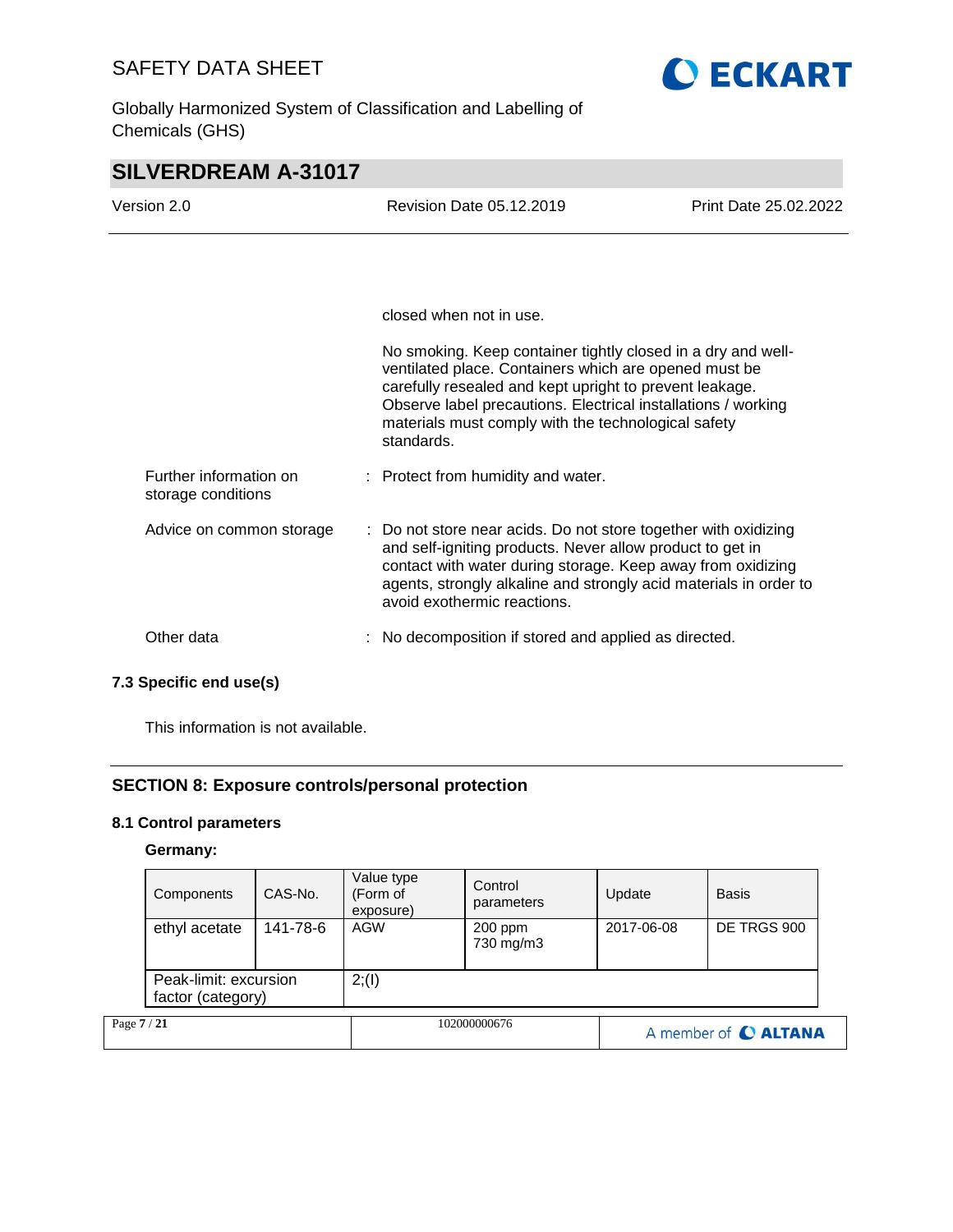**CECKART** 

Globally Harmonized System of Classification and Labelling of Chemicals (GHS)

# **SILVERDREAM A-31017**

| Version 2.0 | <b>Revision Date 05.12.2019</b> | Print Date 25.02.2022 |
|-------------|---------------------------------|-----------------------|
|             |                                 |                       |

| Further information                        |           | Senate commission for the review of compounds at the work<br>place dangerous for the health (MAK-commission). European<br>Union (The EU has established a limit value: deviations in value<br>and peak limit are possible) When there is compliance with the<br>OEL and biological tolerance values, there is no risk of harming<br>the unborn child |                        |            |             |  |
|--------------------------------------------|-----------|------------------------------------------------------------------------------------------------------------------------------------------------------------------------------------------------------------------------------------------------------------------------------------------------------------------------------------------------------|------------------------|------------|-------------|--|
| ethyl acetate                              | 141-78-6  | <b>STEL</b>                                                                                                                                                                                                                                                                                                                                          | 400 ppm<br>1 468 mg/m3 | 2017-02-01 | 2017/164/EU |  |
| Further information                        |           | Indicative                                                                                                                                                                                                                                                                                                                                           |                        |            |             |  |
| ethyl acetate                              | 141-78-6  | <b>TWA</b>                                                                                                                                                                                                                                                                                                                                           | 200 ppm<br>734 mg/m3   | 2017-02-01 | 2017/164/EU |  |
| Further information                        |           | Indicative                                                                                                                                                                                                                                                                                                                                           |                        |            |             |  |
| aluminium<br>powder<br>(stabilised)        | 7429-90-5 | AGW (Inhalable<br>fraction)                                                                                                                                                                                                                                                                                                                          | 10 mg/m3               | 2014-04-02 | DE TRGS 900 |  |
| Peak-limit: excursion<br>factor (category) |           | 2; (II)                                                                                                                                                                                                                                                                                                                                              |                        |            |             |  |
| Further information                        |           | Commission for dangerous substancesSenate commission for the<br>review of compounds at the work place dangerous for the health<br>(MAK-commission).                                                                                                                                                                                                  |                        |            |             |  |
| aluminium<br>powder<br>(stabilised)        | 7429-90-5 | <b>AGW</b> (Alveolate<br>fraction)                                                                                                                                                                                                                                                                                                                   | $1,25$ mg/m $3$        | 2014-04-02 | DE TRGS 900 |  |
| Peak-limit: excursion<br>factor (category) |           | 2; (II)                                                                                                                                                                                                                                                                                                                                              |                        |            |             |  |
| Further information                        |           | Commission for dangerous substancesSenate commission for the<br>review of compounds at the work place dangerous for the health<br>(MAK-commission).                                                                                                                                                                                                  |                        |            |             |  |
| acetone                                    | 67-64-1   | <b>TWA</b>                                                                                                                                                                                                                                                                                                                                           | 500 ppm<br>1 210 mg/m3 | 2000-06-16 | 2000/39/EC  |  |
| Further information                        |           | Indicative                                                                                                                                                                                                                                                                                                                                           |                        |            |             |  |
| acetone                                    | 67-64-1   | <b>AGW</b>                                                                                                                                                                                                                                                                                                                                           | 500 ppm<br>1 200 mg/m3 | 2015-03-02 | DE TRGS 900 |  |
| Page 8/21                                  |           | 102000000676<br>A member of C ALTANA                                                                                                                                                                                                                                                                                                                 |                        |            |             |  |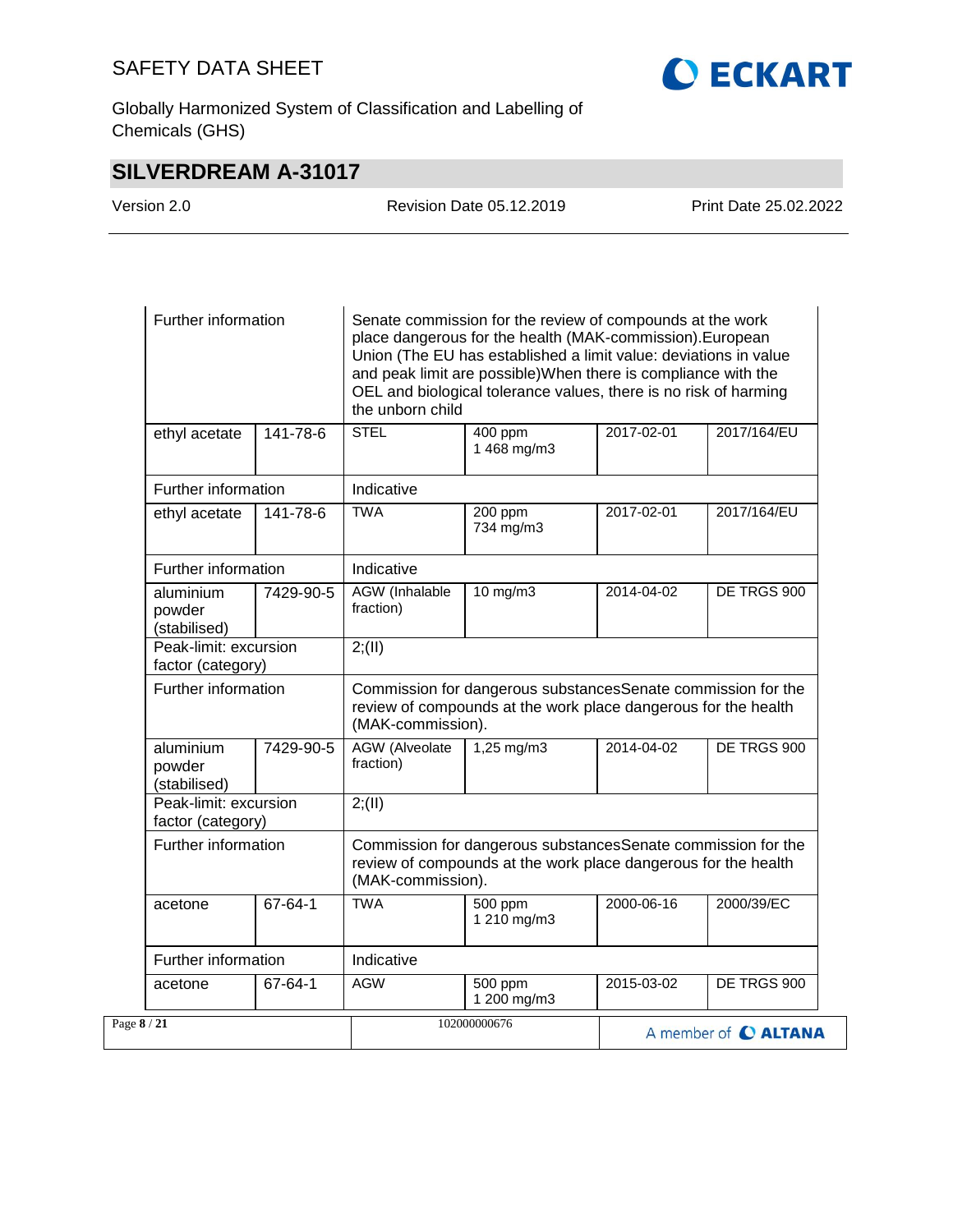

Globally Harmonized System of Classification and Labelling of Chemicals (GHS)

# **SILVERDREAM A-31017**

Version 2.0 Revision Date 05.12.2019 Print Date 25.02.2022

| Peak-limit: excursion<br>factor (category) | 2(1) |                                                                                                                                                                                                                                                                                                                                                                                          |  |
|--------------------------------------------|------|------------------------------------------------------------------------------------------------------------------------------------------------------------------------------------------------------------------------------------------------------------------------------------------------------------------------------------------------------------------------------------------|--|
| Further information                        |      | Commission for dangerous substances Senate commission for the<br>review of compounds at the work place dangerous for the health<br>(MAK-commission). European Union (The EU has established a<br>limit value: deviations in value and peak limit are possible) When<br>there is compliance with the OEL and biological tolerance values,<br>there is no risk of harming the unborn child |  |

## **United States of America (USA):**

| Components                          | CAS-No.   | Value type<br>(Form of<br>exposure) | Control<br>parameters                  | Update     | Basis                |
|-------------------------------------|-----------|-------------------------------------|----------------------------------------|------------|----------------------|
| ethyl acetate                       | 141-78-6  | <b>TWA</b>                          | 400 ppm                                | 2013-03-01 |                      |
| ethyl acetate                       | 141-78-6  | <b>TWA</b>                          | 400 ppm<br>1 400 mg/m3                 | 2013-10-08 |                      |
| ethyl acetate                       | 141-78-6  | <b>TWA</b>                          | 400 ppm<br>1 400 mg/m3                 | 1997-08-04 |                      |
| ethyl acetate                       | 141-78-6  | <b>TWA</b>                          | 400 ppm<br>1 400 mg/m3                 | 1989-01-19 |                      |
| ethyl acetate                       | 141-78-6  | PEL                                 | 400 ppm<br>1 400 mg/m3                 | 2014-11-26 |                      |
| aluminium<br>powder<br>(stabilised) | 7429-90-5 | TWA (total dust)                    | 50 Million particles<br>per cubic foot | 2012-07-01 |                      |
| aluminium<br>powder<br>(stabilised) | 7429-90-5 | <b>TWA</b><br>(Respirable)          | $5$ mg/m $3$                           | 2013-10-08 |                      |
| aluminium<br>powder<br>(stabilised) | 7429-90-5 | TWA (total dust)                    | 15 mg/m3                               | 2012-07-01 |                      |
| aluminium<br>powder                 | 7429-90-5 | TWA (total)                         | 10 mg/m3                               | 2013-10-08 |                      |
| Page 9 / 21                         |           |                                     | 102000000676                           |            | A member of C ALTANA |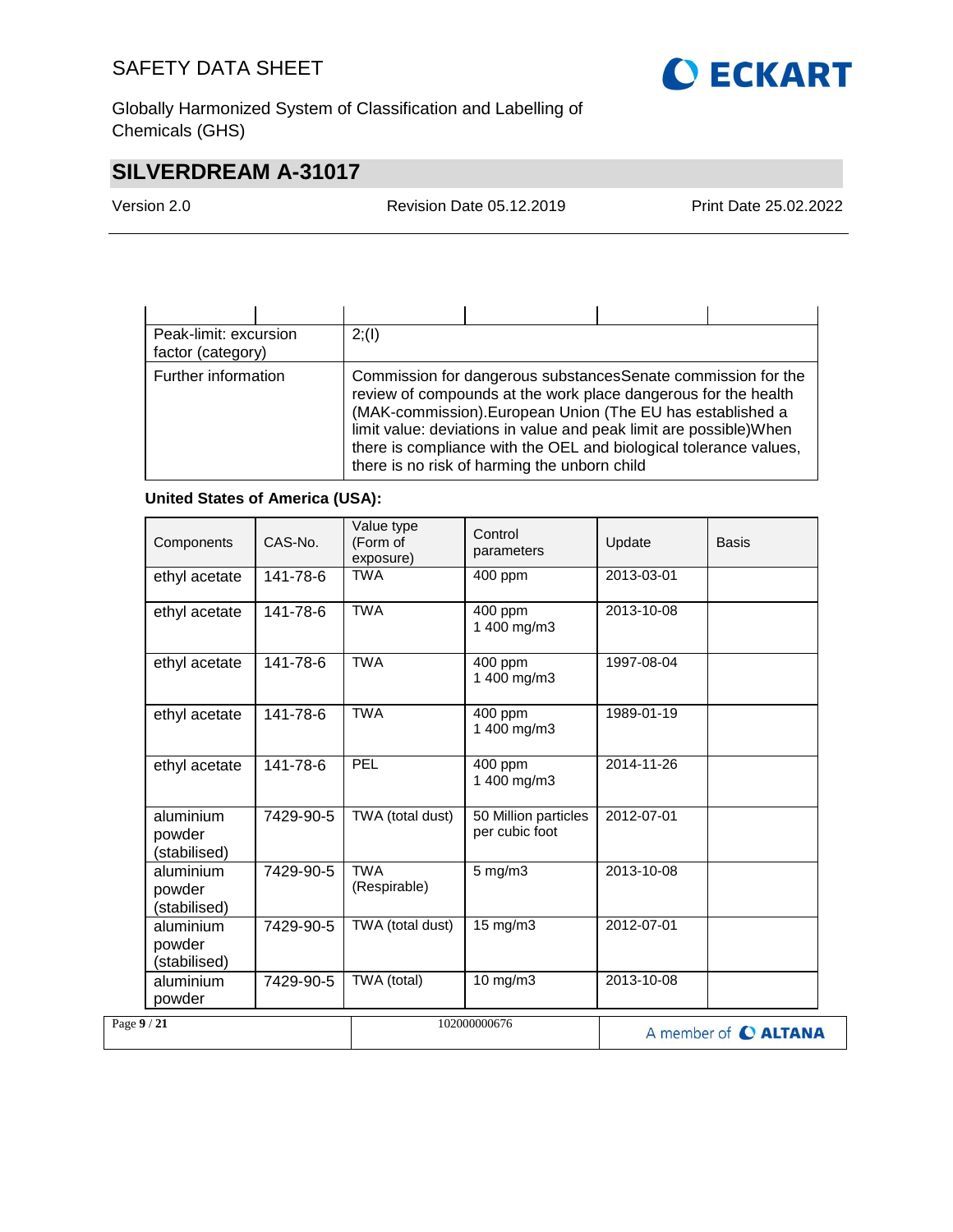

Globally Harmonized System of Classification and Labelling of Chemicals (GHS)

# **SILVERDREAM A-31017**

Version 2.0 Revision Date 05.12.2019 Print Date 25.02.2022

| (stabilised)              |           |                           |                      |                  |  |
|---------------------------|-----------|---------------------------|----------------------|------------------|--|
| aluminium                 | 7429-90-5 | <b>TWA</b> (respirable    | $5$ mg/m $3$         | 2012-07-01       |  |
| powder                    |           | fraction)                 |                      |                  |  |
| (stabilised)<br>aluminium | 7429-90-5 | <b>TWA</b> (respirable    | 15 Million particles | 2012-07-01       |  |
| powder                    |           | fraction)                 | per cubic foot       |                  |  |
| (stabilised)              |           |                           |                      |                  |  |
| aluminium                 | 7429-90-5 | PEL (Total dust)          | $10$ mg/m $3$        | 2014-11-26       |  |
| powder                    |           |                           |                      |                  |  |
| (stabilised)              |           |                           |                      |                  |  |
| aluminium                 | 7429-90-5 | PEL (respirable           | $5$ mg/m $3$         | 2014-11-26       |  |
| powder                    |           | dust fraction)            |                      |                  |  |
| (stabilised)              |           |                           |                      |                  |  |
| aluminium                 | 7429-90-5 | <b>TWA</b><br>(Respirable | $1$ mg/m $3$         | 2008-01-01       |  |
| powder                    |           | fraction)                 |                      |                  |  |
| (stabilised)<br>aluminium | 7429-90-5 | <b>TWA</b>                | $5$ mg/m $3$         | 2005-09-01       |  |
| powder                    |           |                           |                      |                  |  |
| (stabilised)              |           |                           |                      |                  |  |
| aluminium                 | 7429-90-5 | TWA (Total)               | 15 mg/m3             | 1989-01-19       |  |
| powder                    |           |                           |                      |                  |  |
| (stabilised)              |           |                           |                      |                  |  |
| aluminium                 | 7429-90-5 | <b>TWA</b>                | $5$ mg/m $3$         | 1989-01-19       |  |
| powder                    |           | (Respirable               |                      |                  |  |
| (stabilised)              |           | fraction)                 |                      |                  |  |
| aluminium                 | 7429-90-5 | TWA (total dust)          | $15 \text{ mg/m}$    | $2011 - 07 - 01$ |  |
| powder                    |           |                           |                      |                  |  |
| (stabilised)<br>aluminium | 7429-90-5 | <b>TWA</b> (respirable    | $5$ mg/m $3$         | 2011-07-01       |  |
| powder                    |           | fraction)                 |                      |                  |  |
| (stabilised)              |           |                           |                      |                  |  |
| aluminium                 | 7429-90-5 | <b>TWA</b> (Total         | $15 \text{ mg/m}$    | 1989-01-19       |  |
| powder                    |           | dust)                     |                      |                  |  |
| (stabilised)              |           |                           |                      |                  |  |
| aluminium                 | 7429-90-5 | <b>TWA</b> (respirable    | $5$ mg/m $3$         | 1989-01-19       |  |
| powder                    |           | dust fraction)            |                      |                  |  |
| (stabilised)              |           |                           |                      |                  |  |
| aluminium                 | 7429-90-5 | TWA (welding              | $5$ mg/m $3$         | 2013-10-08       |  |

| Page 10 / 21 | 102000000676 | A member of C ALTANA |
|--------------|--------------|----------------------|
|              |              |                      |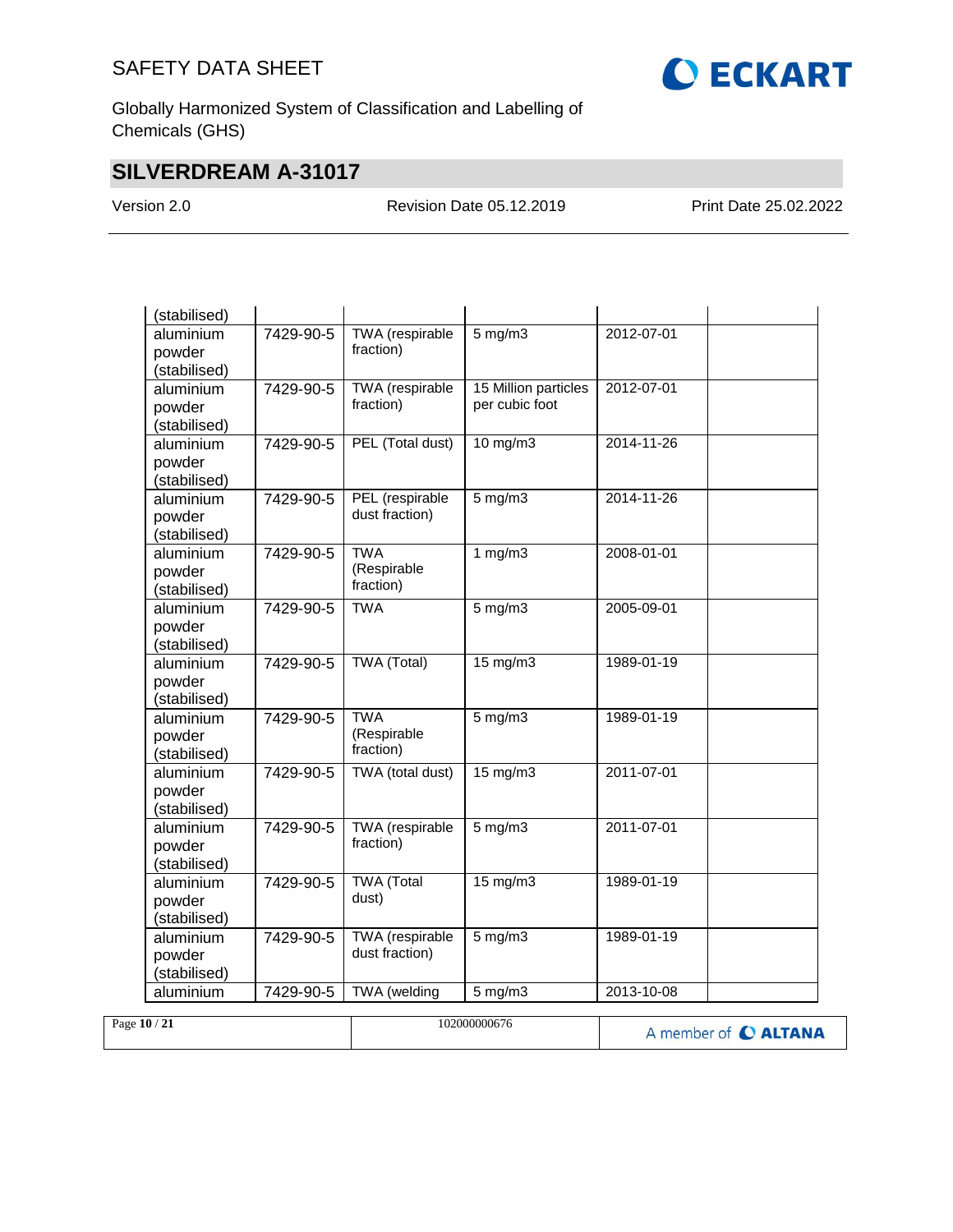

Globally Harmonized System of Classification and Labelling of Chemicals (GHS)

# **SILVERDREAM A-31017**

Version 2.0 Revision Date 05.12.2019 Print Date 25.02.2022

| powder<br>(stabilised)              |               | fumes)                                 |                                         |            |                      |
|-------------------------------------|---------------|----------------------------------------|-----------------------------------------|------------|----------------------|
| aluminium<br>powder<br>(stabilised) | 7429-90-5     | TWA (pyro<br>powders)                  | $5$ mg/m $3$                            | 2013-10-08 |                      |
| aluminium<br>powder<br>(stabilised) | 7429-90-5     | <b>TWA</b><br>(Respirable<br>fraction) | 1 $mg/m3$                               | 2013-03-01 |                      |
| aluminium<br>powder<br>(stabilised) | 7429-90-5     | <b>TWA (Fumes)</b>                     | $5 \overline{\mathrm{mg}} / \mathrm{m}$ | 1989-01-19 |                      |
| aluminium<br>powder<br>(stabilised) | 7429-90-5     | PEL (Welding<br>fumes)                 | $5$ mg/m $3$                            | 2017-10-02 |                      |
| aluminium<br>powder<br>(stabilised) | 7429-90-5     | PEL (Pyro<br>powders)                  | $5$ mg/m $3$                            | 2017-10-02 |                      |
| acetone                             | 67-64-1       | <b>TWA</b>                             | 250 ppm                                 | 2016-03-01 |                      |
| acetone                             | 67-64-1       | <b>STEL</b>                            | 500 ppm                                 | 2016-03-01 |                      |
| acetone                             | 67-64-1       | <b>TWA</b>                             | 250 ppm<br>590 mg/m3                    | 2013-10-08 |                      |
| acetone                             | $67 - 64 - 1$ | <b>TWA</b>                             | $1000$ ppm<br>2 400 mg/m3               | 1997-08-04 |                      |
| acetone                             | 67-64-1       | <b>TWA</b>                             | 750 ppm<br>1 800 mg/m3                  | 1989-01-19 |                      |
| acetone                             | 67-64-1       | <b>STEL</b>                            | 1 000 ppm<br>2 400 mg/m3                | 1989-01-19 |                      |
| acetone                             | $67 - 64 - 1$ | <b>STEL</b>                            | 750 ppm<br>1780 mg/m3                   | 2014-11-26 |                      |
| acetone                             | 67-64-1       | $\mathsf{C}$                           | 3 000 ppm                               | 2014-11-26 |                      |
| acetone                             | 67-64-1       | PEL                                    | 500 ppm<br>1 200 mg/m3                  | 2014-11-26 |                      |
| Page 11 / 21                        |               |                                        | 102000000676                            |            | A member of C ALTANA |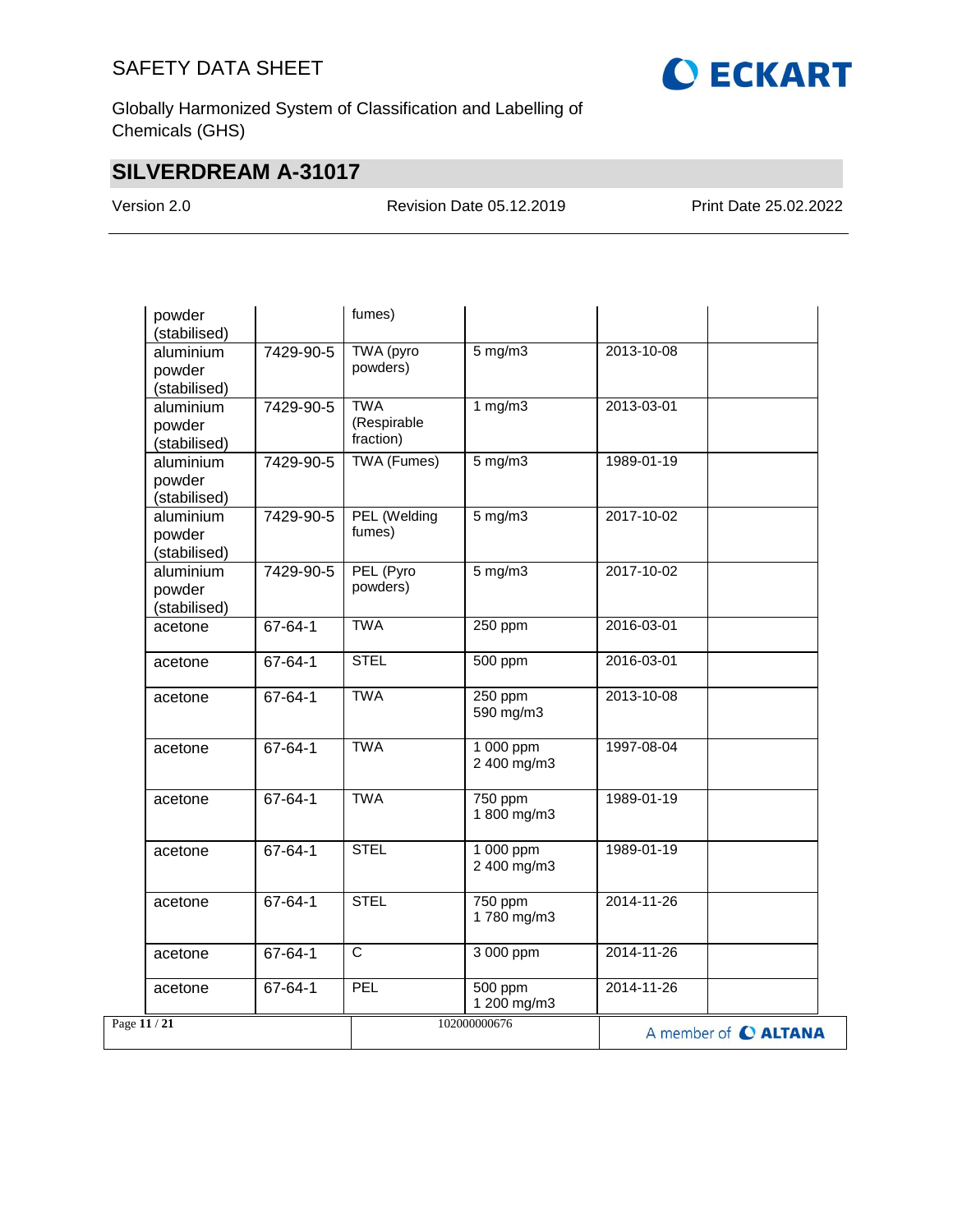

Globally Harmonized System of Classification and Labelling of Chemicals (GHS)

| <b>SILVERDREAM A-31017</b>    |  |                                                                                                                                                                                                                                                                                                    |                       |  |  |
|-------------------------------|--|----------------------------------------------------------------------------------------------------------------------------------------------------------------------------------------------------------------------------------------------------------------------------------------------------|-----------------------|--|--|
| Version 2.0                   |  | Revision Date 05.12.2019                                                                                                                                                                                                                                                                           | Print Date 25.02.2022 |  |  |
|                               |  |                                                                                                                                                                                                                                                                                                    |                       |  |  |
|                               |  |                                                                                                                                                                                                                                                                                                    |                       |  |  |
|                               |  |                                                                                                                                                                                                                                                                                                    |                       |  |  |
| 8.2 Exposure controls         |  |                                                                                                                                                                                                                                                                                                    |                       |  |  |
| Personal protective equipment |  |                                                                                                                                                                                                                                                                                                    |                       |  |  |
| Eye protection                |  | Goggles                                                                                                                                                                                                                                                                                            |                       |  |  |
|                               |  | Wear face-shield and protective suit for abnormal processing<br>problems.                                                                                                                                                                                                                          |                       |  |  |
| Hand protection               |  |                                                                                                                                                                                                                                                                                                    |                       |  |  |
| Material                      |  | Solvent-resistant gloves (butyl-rubber)                                                                                                                                                                                                                                                            |                       |  |  |
| Remarks                       |  | Take note of the information given by the producer concerning<br>permeability and break through times, and of special<br>workplace conditions (mechanical strain, duration of contact).                                                                                                            |                       |  |  |
|                               |  | The exact break through time can be obtained from the<br>protective glove producer and this has to be observed.                                                                                                                                                                                    |                       |  |  |
|                               |  | Please observe the instructions regarding permeability and<br>breakthrough time which are provided by the supplier of the<br>gloves. Also take into consideration the specific local<br>conditions under which the product is used, such as the<br>danger of cuts, abrasion, and the contact time. |                       |  |  |
|                               |  | Recommended preventive skin protection                                                                                                                                                                                                                                                             |                       |  |  |
|                               |  | Skin should be washed after contact.                                                                                                                                                                                                                                                               |                       |  |  |
|                               |  | The suitability for a specific workplace should be discussed<br>with the producers of the protective gloves.                                                                                                                                                                                       |                       |  |  |
|                               |  | The suitability for a specific workplace should be discussed<br>with the producers of the protective gloves.                                                                                                                                                                                       |                       |  |  |
| Skin and body protection      |  | Choose body protection according to the amount and                                                                                                                                                                                                                                                 |                       |  |  |
| Page 12 / 21                  |  | 102000000676                                                                                                                                                                                                                                                                                       | A member of C ALTANA  |  |  |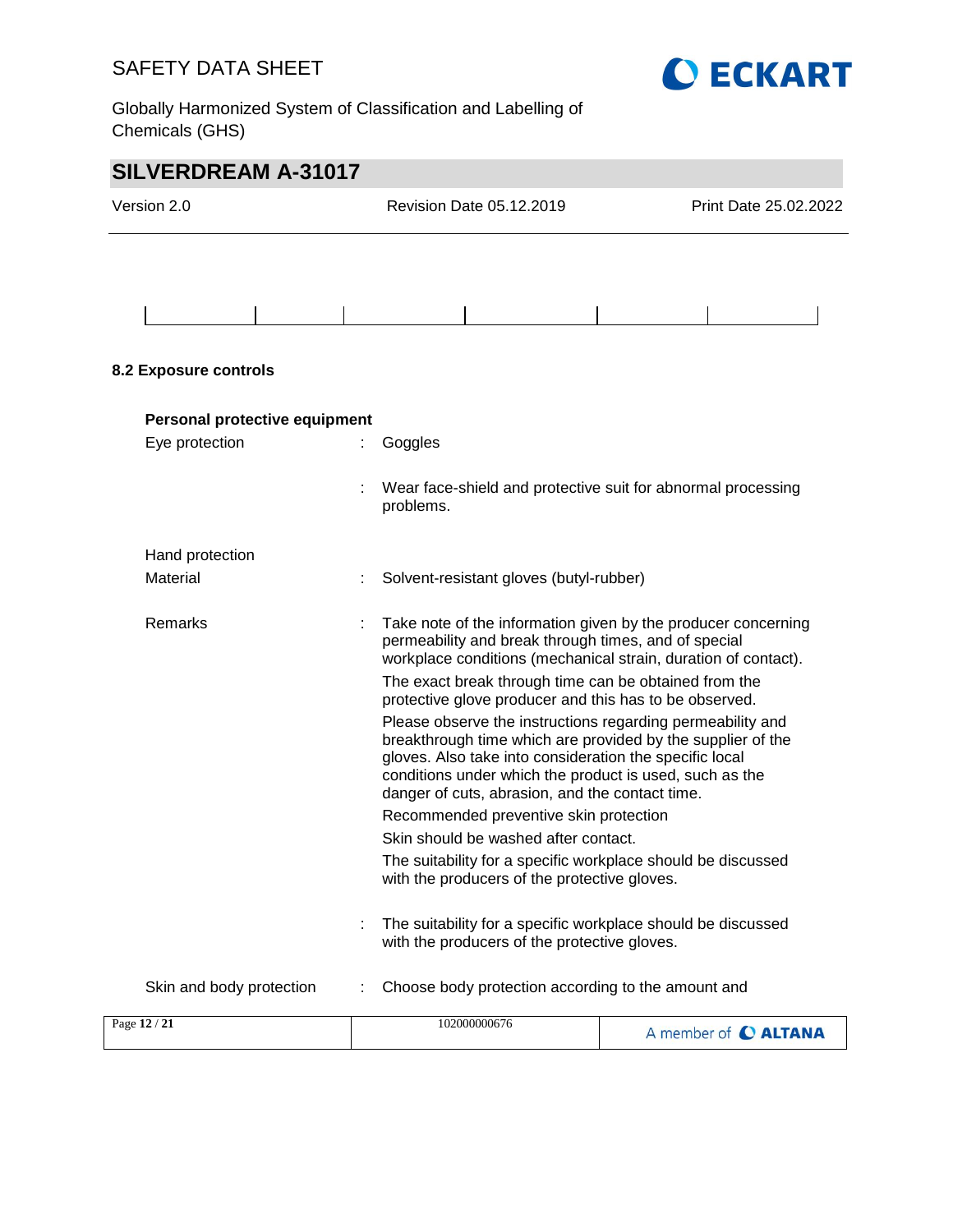Globally Harmonized System of Classification and Labelling of Chemicals (GHS)



| <b>SILVERDREAM A-31017</b>                               |   |                                                                                                                                                                                            |                       |
|----------------------------------------------------------|---|--------------------------------------------------------------------------------------------------------------------------------------------------------------------------------------------|-----------------------|
| Version 2.0                                              |   | <b>Revision Date 05.12.2019</b>                                                                                                                                                            | Print Date 25.02.2022 |
|                                                          |   |                                                                                                                                                                                            |                       |
|                                                          |   | concentration of the dangerous substance at the work place.                                                                                                                                |                       |
| Respiratory protection                                   | ÷ | Use suitable breathing protection if workplace concentration<br>requires.                                                                                                                  |                       |
|                                                          |   | In the case of vapour formation use a respirator with an<br>approved filter.                                                                                                               |                       |
| <b>Environmental exposure controls</b><br>General advice |   |                                                                                                                                                                                            |                       |
|                                                          | ÷ | Prevent product from entering drains.<br>Prevent further leakage or spillage if safe to do so.<br>If the product contaminates rivers and lakes or drains inform<br>respective authorities. |                       |
| Water                                                    |   | The product should not be allowed to enter drains, water<br>courses or the soil.                                                                                                           |                       |
|                                                          |   |                                                                                                                                                                                            |                       |

## **SECTION 9: Physical and chemical properties**

## **9.1 Information on basic physical and chemical properties**

| Page 13 / 21   | 102000000676                   | A member of C ALTANA |
|----------------|--------------------------------|----------------------|
| Freezing point | $\therefore$ No data available |                      |
| рH             | : No data available            |                      |
| Odour          | : characteristic               |                      |
| Colour         | : silver                       |                      |
| Appearance     | $:$ liquid                     |                      |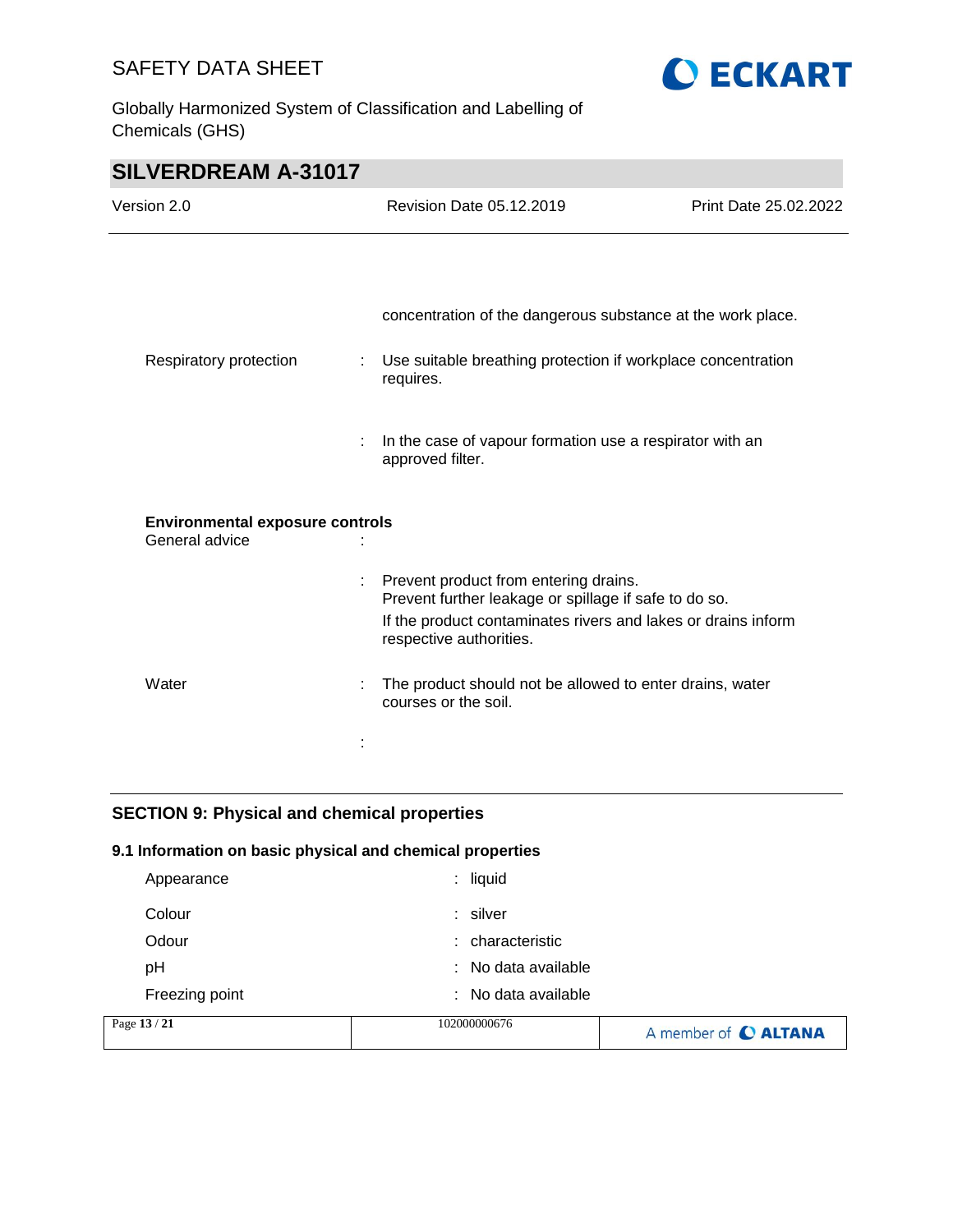Globally Harmonized System of Classification and Labelling of Chemicals (GHS)

# **O ECKART**

# **SILVERDREAM A-31017**

| Version 2.0                            | Revision Date 05.12.2019 | Print Date 25.02.2022 |
|----------------------------------------|--------------------------|-----------------------|
|                                        |                          |                       |
| Boiling point/boiling range            | : 76 $^{\circ}$ C        |                       |
| Flash point                            | : $-4^{\circ}C$          |                       |
| <b>Bulk density</b>                    | No data available        |                       |
| Flammability (solid, gas)              | No data available        |                       |
| Auto-flammability                      | No data available        |                       |
| Upper explosion limit                  | No data available        |                       |
| Lower explosion limit                  | No data available        |                       |
| Vapour pressure                        | No data available        |                       |
| Density                                | 1,08 $g/cm3$             |                       |
| Water solubility                       | No data available        |                       |
| Miscibility with water                 | immiscible               |                       |
| Solubility in other solvents           | No data available        |                       |
| Partition coefficient: n-octanol/water | No data available        |                       |
| Ignition temperature                   | No data available        |                       |
| Thermal decomposition                  | No data available        |                       |
| Viscosity, dynamic                     | No data available        |                       |
| Viscosity, kinematic                   | No data available        |                       |

## **9.2 Other information**

No data available

## **SECTION 10: Stability and reactivity**

## **10.1 Reactivity**

No decomposition if stored and applied as directed.

Flow time  $\qquad \qquad : \quad No\ data\ available$ 

| Page 14 / 21 | 102000000676 | A member of C ALTANA |
|--------------|--------------|----------------------|
|              |              |                      |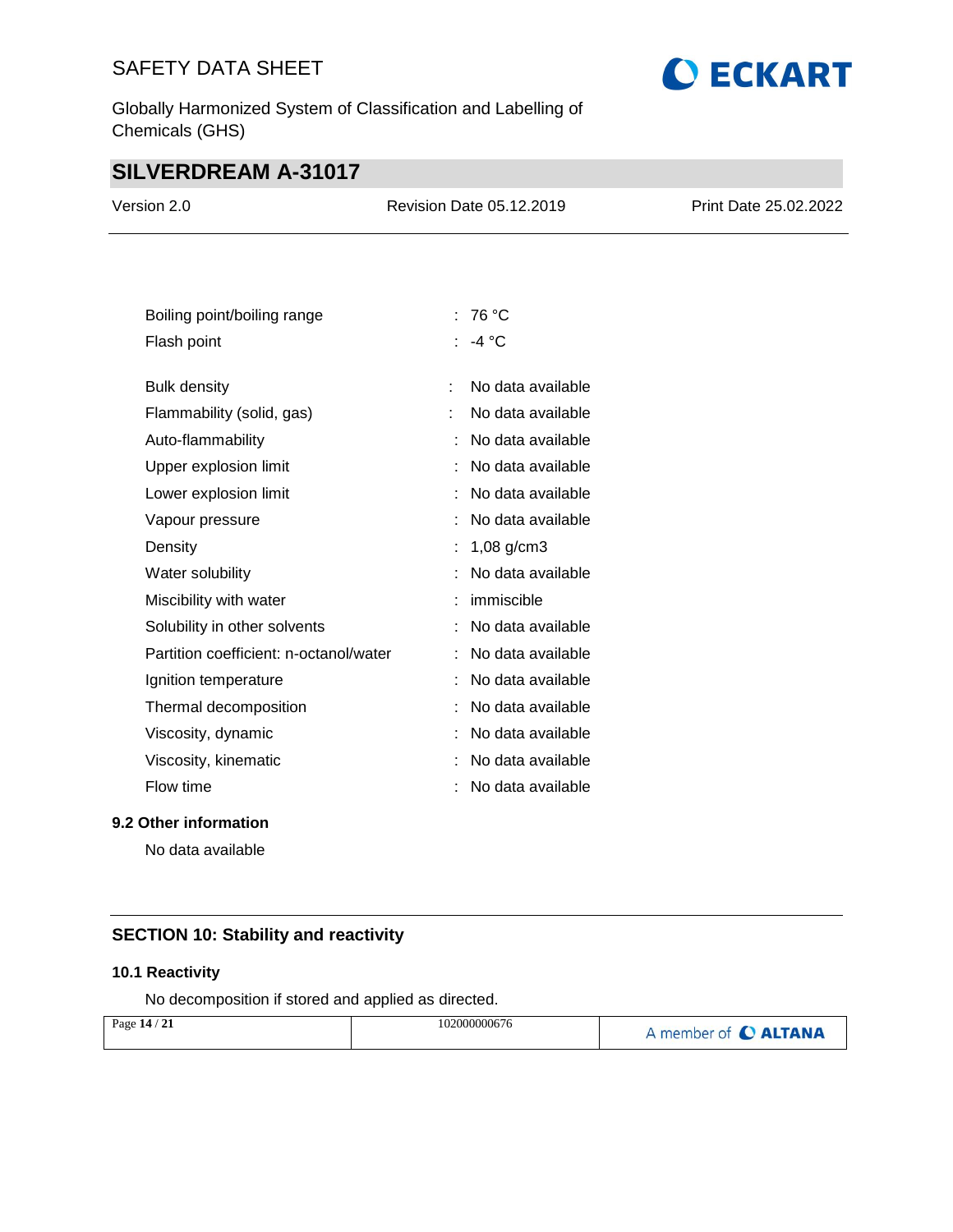Globally Harmonized System of Classification and Labelling of Chemicals (GHS)



# **SILVERDREAM A-31017**

| Version 2.0 | Revision Date 05.12.2019 | Print Date 25.02.2022 |
|-------------|--------------------------|-----------------------|
|             |                          |                       |

## **10.2 Chemical stability**

No decomposition if stored and applied as directed.

| 10.3 Possibility of hazardous reactions |                                                        |
|-----------------------------------------|--------------------------------------------------------|
| Hazardous reactions                     | : Contact with acids and alkalis may release hydrogen. |
|                                         | Stable under recommended storage conditions.           |
|                                         | Vapours may form explosive mixture with air.           |
| 10.4 Conditions to avoid                |                                                        |
| Conditions to avoid                     | : Do not allow evaporation to dryness.                 |
|                                         | Heat, flames and sparks.                               |
| 10.5 Incompatible materials             |                                                        |
| Materials to avoid                      | : Acids<br>Bases<br>Oxidizing agents                   |

### **10.6 Hazardous decomposition products**

Other information : No data available

## **SECTION 11: Toxicological information**

## **11.1 Information on toxicological effects**

#### **Acute toxicity**

No data available

## **Skin corrosion/irritation**

## **Product**

| Page 15 / 21 | 102000000676 | A member of C ALTANA |
|--------------|--------------|----------------------|
|              |              |                      |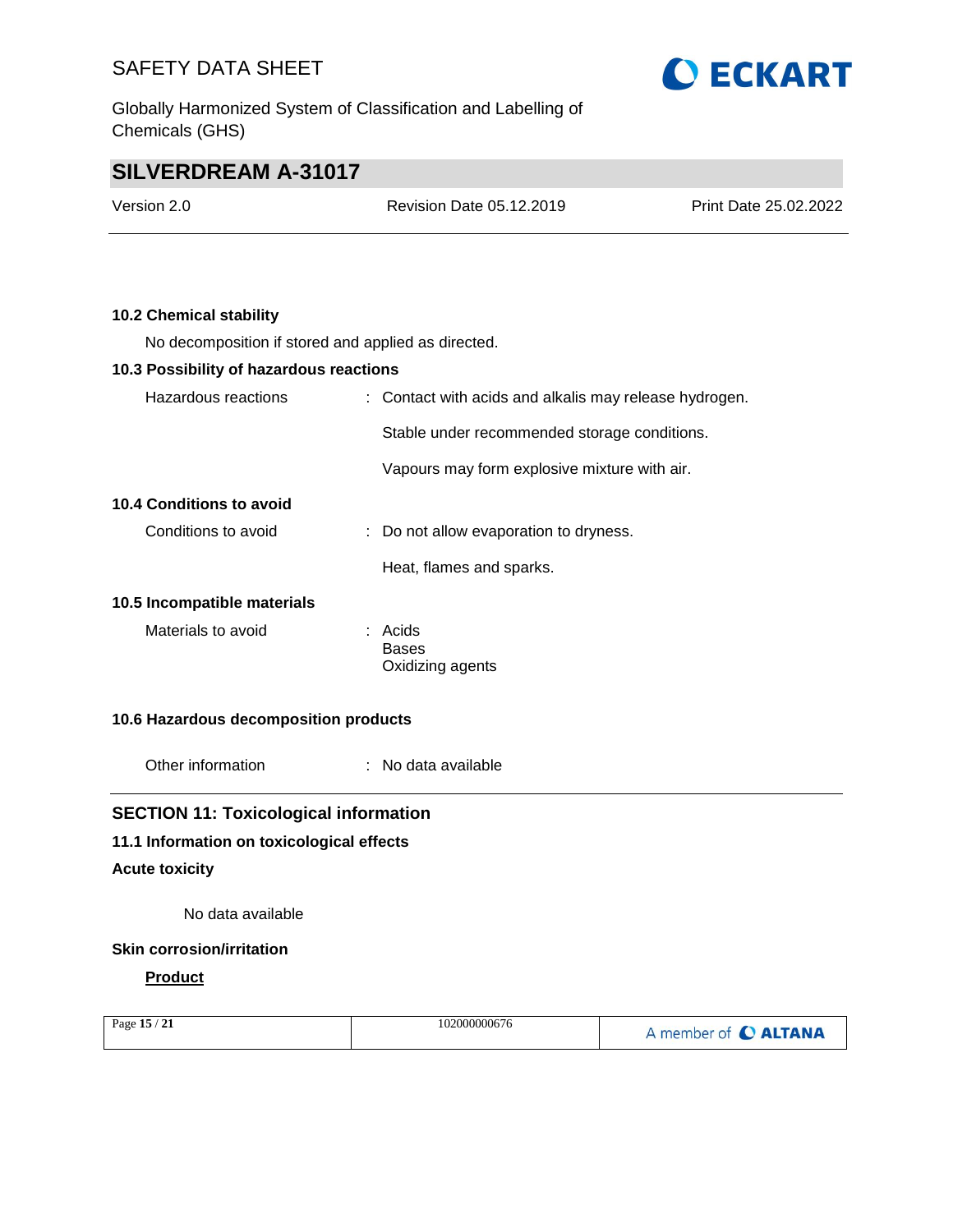



# **SILVERDREAM A-31017**

Version 2.0 Revision Date 05.12.2019 Print Date 25.02.2022

May cause skin irritation in susceptible persons.

#### **Serious eye damage/eye irritation**

#### **Product**

May cause irreversible eye damage.

## **Respiratory or skin sensitisation**

No data available

## **Carcinogenicity**

No data available

## **Toxicity to reproduction/fertility**

No data available

## **Reprod.Tox./Development/Teratogenicity**

No data available

## **STOT - single exposure**

No data available

## **STOT - repeated exposure**

No data available

## **Aspiration toxicity**

No data available

| Page 16 / 21 | 102000000676 | A member of C ALTANA |
|--------------|--------------|----------------------|
|--------------|--------------|----------------------|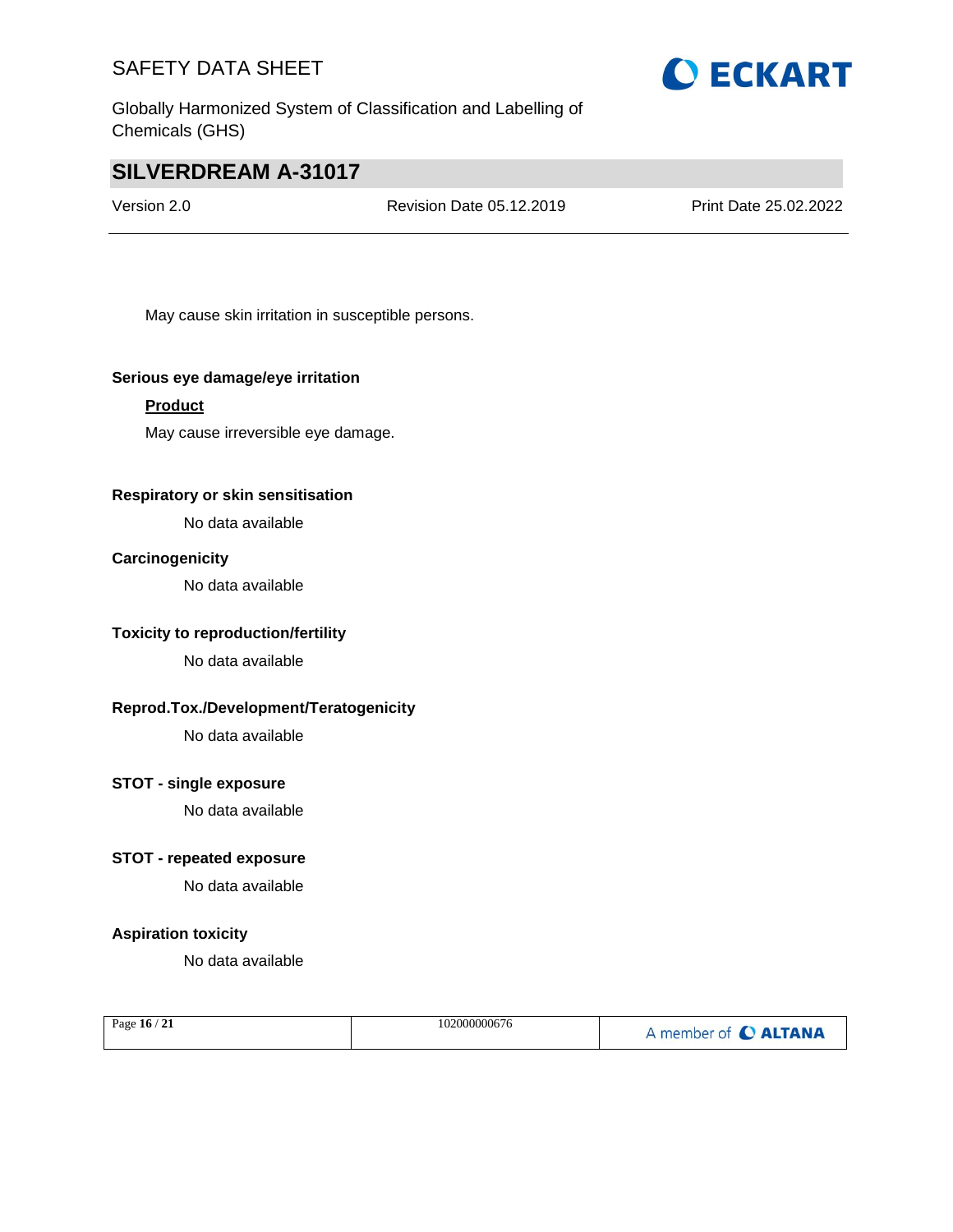Globally Harmonized System of Classification and Labelling of Chemicals (GHS)

# **O ECKART**

# **SILVERDREAM A-31017**

Version 2.0 Revision Date 05.12.2019 Print Date 25.02.2022

## **Further information**

## **Product**

Symptoms of overexposure may be headache, dizziness, tiredness, nausea and vomiting., Concentrations substantially above the TLV value may cause narcotic effects., Solvents may degrease the skin.

## **SECTION 12: Ecological information**

#### **12.1 Toxicity**

No data available

## **12.2 Persistence and degradability**

No data available

#### **12.3 Bioaccumulative potential**

No data available

### **12.4 Mobility in soil**

No data available

#### **12.5 Results of PBT and vPvB assessment**

No data available

## **12.6 Other adverse effects**

#### **Product:**

| Page 17 / 21 | 102000000676 | A member of C ALTANA |
|--------------|--------------|----------------------|
|              |              |                      |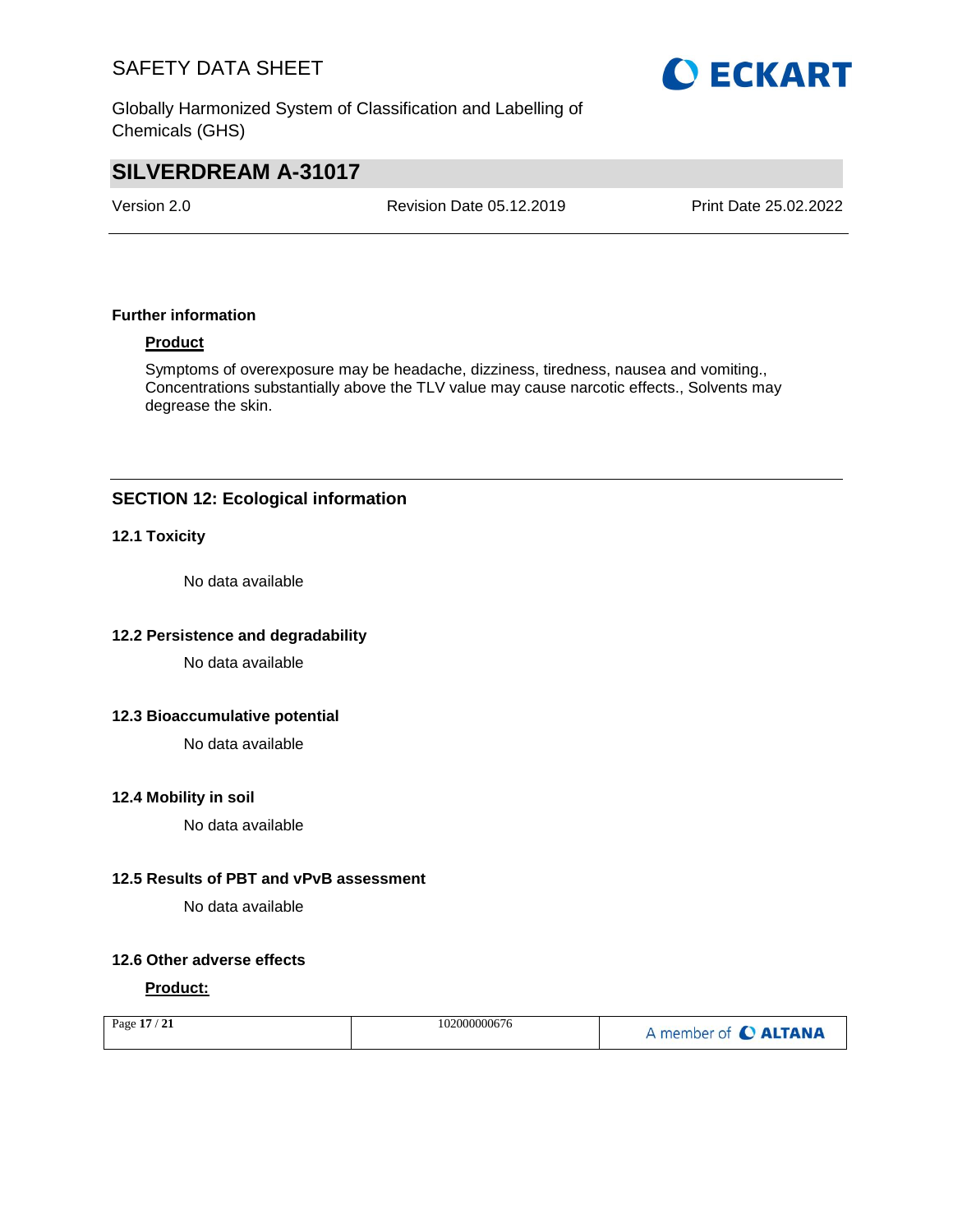Globally Harmonized System of Classification and Labelling of Chemicals (GHS)



# **SILVERDREAM A-31017**

| Version 2.0           | <b>Revision Date 05.12.2019</b> | Print Date 25.02.2022 |
|-----------------------|---------------------------------|-----------------------|
|                       |                                 |                       |
| Additional ecological | : No data available             |                       |

## **SECTION 13: Disposal considerations**

## **13.1 Waste treatment methods**

information

| Product                | : Do not dispose of waste into sewer.<br>Do not contaminate ponds, waterways or ditches with<br>chemical or used container.<br>Send to a licensed waste management company.<br>In accordance with local and national regulations. |
|------------------------|-----------------------------------------------------------------------------------------------------------------------------------------------------------------------------------------------------------------------------------|
| Contaminated packaging | : Empty remaining contents.<br>Dispose of as unused product.<br>Do not re-use empty containers.<br>Do not burn, or use a cutting torch on, the empty drum.<br>In accordance with local and national regulations.                  |

## **SECTION 14: Transport information**

| 14.1 UN number            |         |
|---------------------------|---------|
| <b>ADR</b>                | : 1263  |
| <b>TDG</b>                | : 1263  |
| <b>CFR</b>                | : 1263  |
| <b>IMDG</b>               | : 1263  |
| IATA                      | : 1263  |
| 14.2 Proper shipping name |         |
| ADR                       | : PAINT |

| Page $18/$<br>$^{\prime}$ 21 | 102000000676 | A member of C ALTANA |
|------------------------------|--------------|----------------------|
|------------------------------|--------------|----------------------|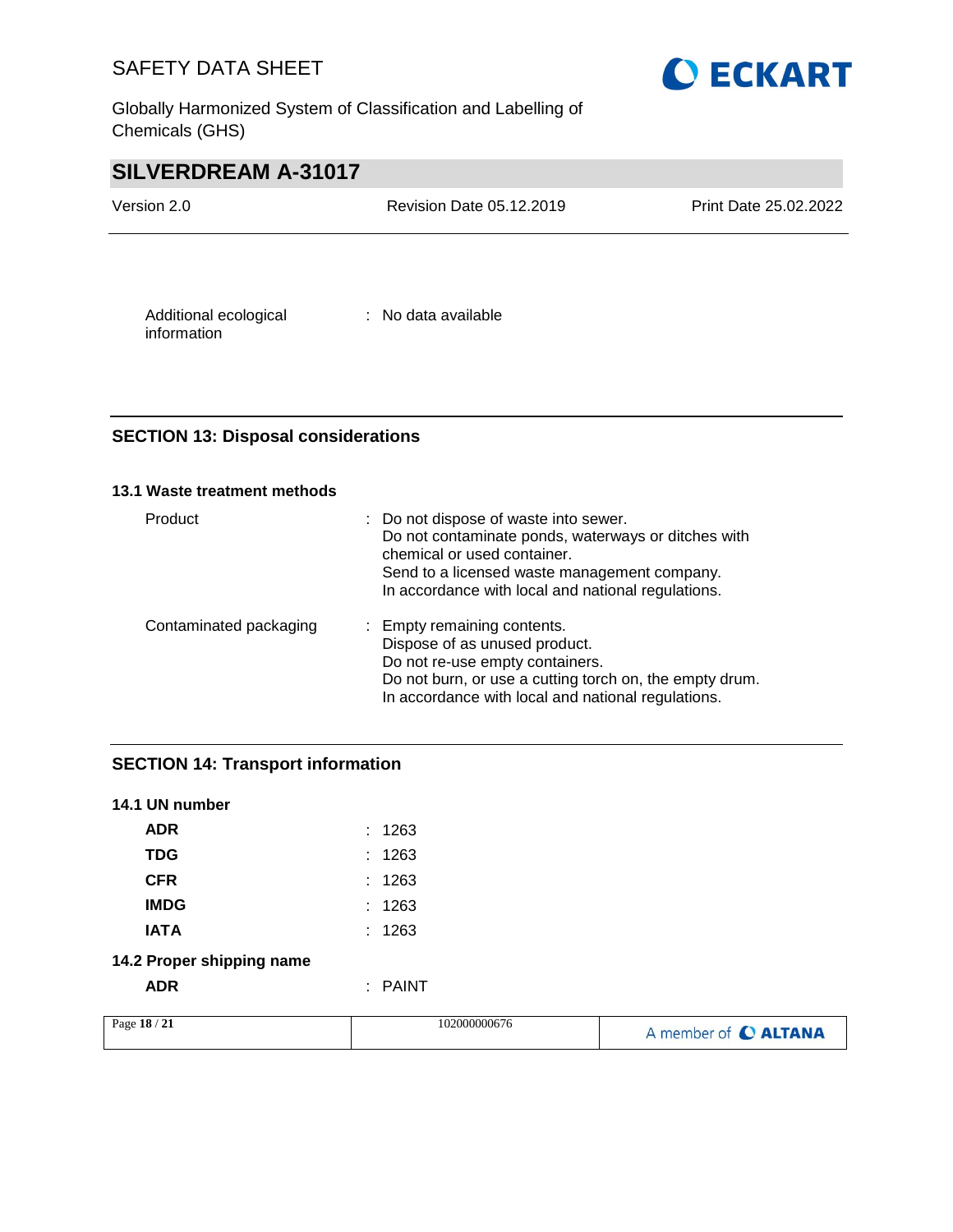

Globally Harmonized System of Classification and Labelling of Chemicals (GHS)

# **SILVERDREAM A-31017**

| Version 2.0                       |   | Revision Date 05.12.2019                        | Print Date 25.02.2022 |
|-----------------------------------|---|-------------------------------------------------|-----------------------|
|                                   |   |                                                 |                       |
| <b>TDG</b>                        |   | : PAINT                                         |                       |
| <b>CFR</b>                        |   | : PAINT                                         |                       |
| <b>IMDG</b>                       |   | PAINT Classified according to 2.3.2.2 IMDG-Code |                       |
| <b>IATA</b>                       | ÷ | PAINT classified according to 3.3.3.1 IATA-DGR  |                       |
| 14.3 Transport hazard class       |   |                                                 |                       |
| <b>ADR</b>                        |   | : 3                                             |                       |
| <b>TDG</b>                        |   | : 3                                             |                       |
| <b>CFR</b>                        |   | : 3                                             |                       |
| <b>IMDG</b>                       |   | : 3                                             |                       |
| <b>IATA</b>                       |   | $\therefore$ 3                                  |                       |
| 14.4 Packing group                |   |                                                 |                       |
| <b>ADR</b>                        |   |                                                 |                       |
| Packaging group                   |   | $\therefore$ III                                |                       |
| <b>Classification Code</b>        |   | $:$ F1                                          |                       |
| Hazard Identification Number : 33 |   |                                                 |                       |
| Labels                            |   | $\therefore$ 3                                  |                       |
| Tunnel restriction code           |   | : $(D/E)$                                       |                       |
| <b>TDG</b>                        |   |                                                 |                       |
| Packaging group                   |   | $\therefore$ III                                |                       |
| Labels                            |   | : 3                                             |                       |
| <b>CFR</b>                        |   |                                                 |                       |
| Packaging group                   |   | $\colon$ III                                    |                       |
| Labels                            |   | : 3                                             |                       |
| <b>IMDG</b>                       |   |                                                 |                       |
| Packaging group                   |   | $\pm$ 111                                       |                       |
| Labels                            |   | : 3                                             |                       |
|                                   |   |                                                 |                       |

| Page 19 / 21 | 102000000676 | A member of C ALTANA |
|--------------|--------------|----------------------|
|              |              |                      |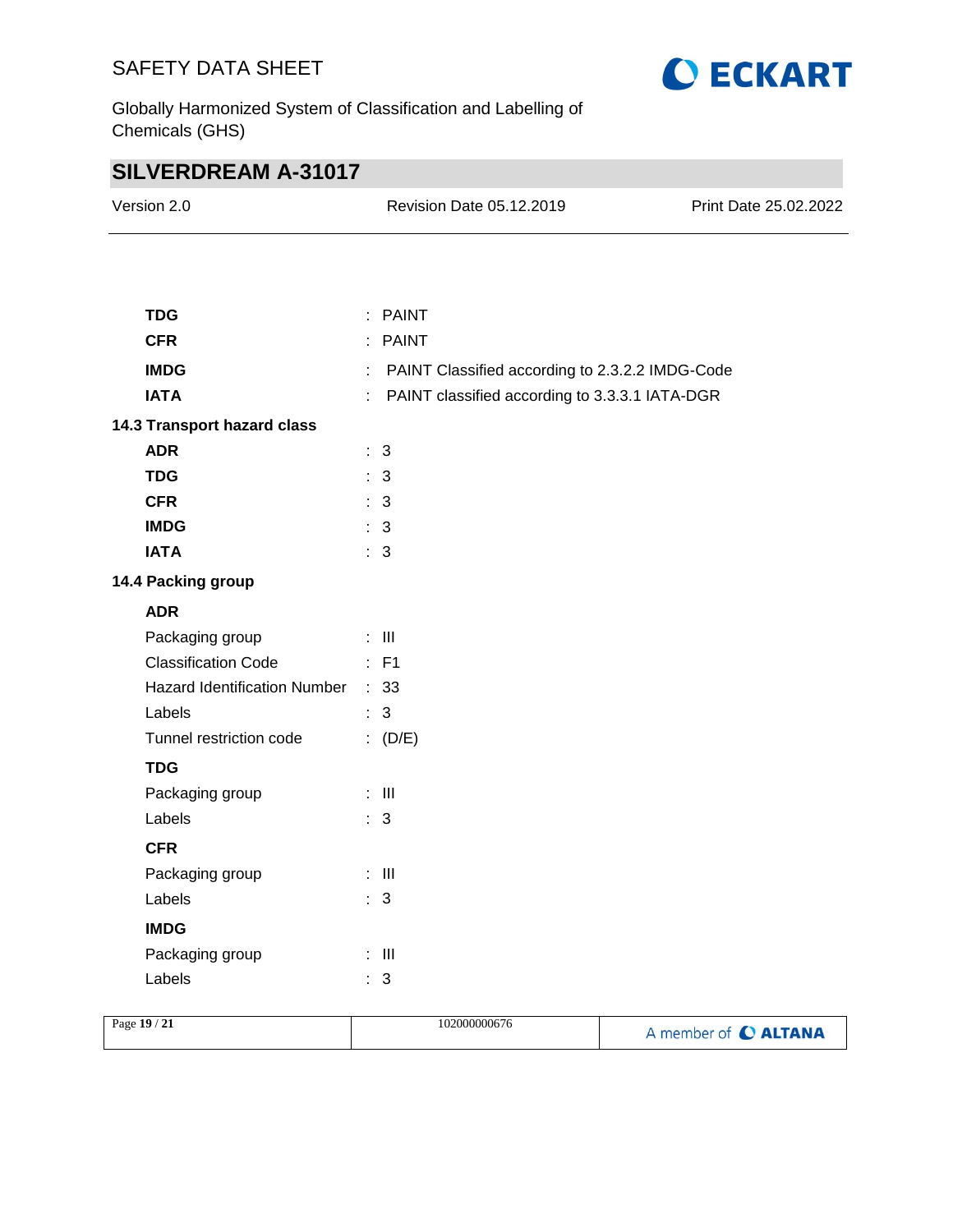

Globally Harmonized System of Classification and Labelling of Chemicals (GHS)

# **SILVERDREAM A-31017**

| Version 2.0 | <b>Revision Date 05.12.2019</b> | <b>Print Date 25.02.2022</b> |
|-------------|---------------------------------|------------------------------|
|             |                                 |                              |

| EmS Number                                  | $:$ F-E, S-E |
|---------------------------------------------|--------------|
| IATA                                        |              |
| Packing instruction (cargo<br>aircraft)     | : 366        |
| Packing instruction<br>(passenger aircraft) | : 355        |
| Packing instruction (LQ)                    | : Y344       |
| Packaging group                             | : III        |
| Labels                                      | 3            |
|                                             |              |

- **14.5 Environmental hazards**
- **14.6 Special precautions for user**
- **14.7 Transport in bulk according to Annex II of MARPOL 73/78 and the IBC Code**

No data available

## **SECTION 15: Regulatory information**

|  |  | 15.1 Safety, health and environmental regulations/legislation specific for the substance or mixture |  |  |  |  |  |  |
|--|--|-----------------------------------------------------------------------------------------------------|--|--|--|--|--|--|
|--|--|-----------------------------------------------------------------------------------------------------|--|--|--|--|--|--|

REACH - Candidate List of Substances of Very High : Not applicable Concern for Authorisation (Article 59).

## **15.2 Chemical safety assessment**

No data available

| $\sqrt{21}$<br>Page $20/$ | 102000000676 | A member of C ALTANA |
|---------------------------|--------------|----------------------|
|---------------------------|--------------|----------------------|